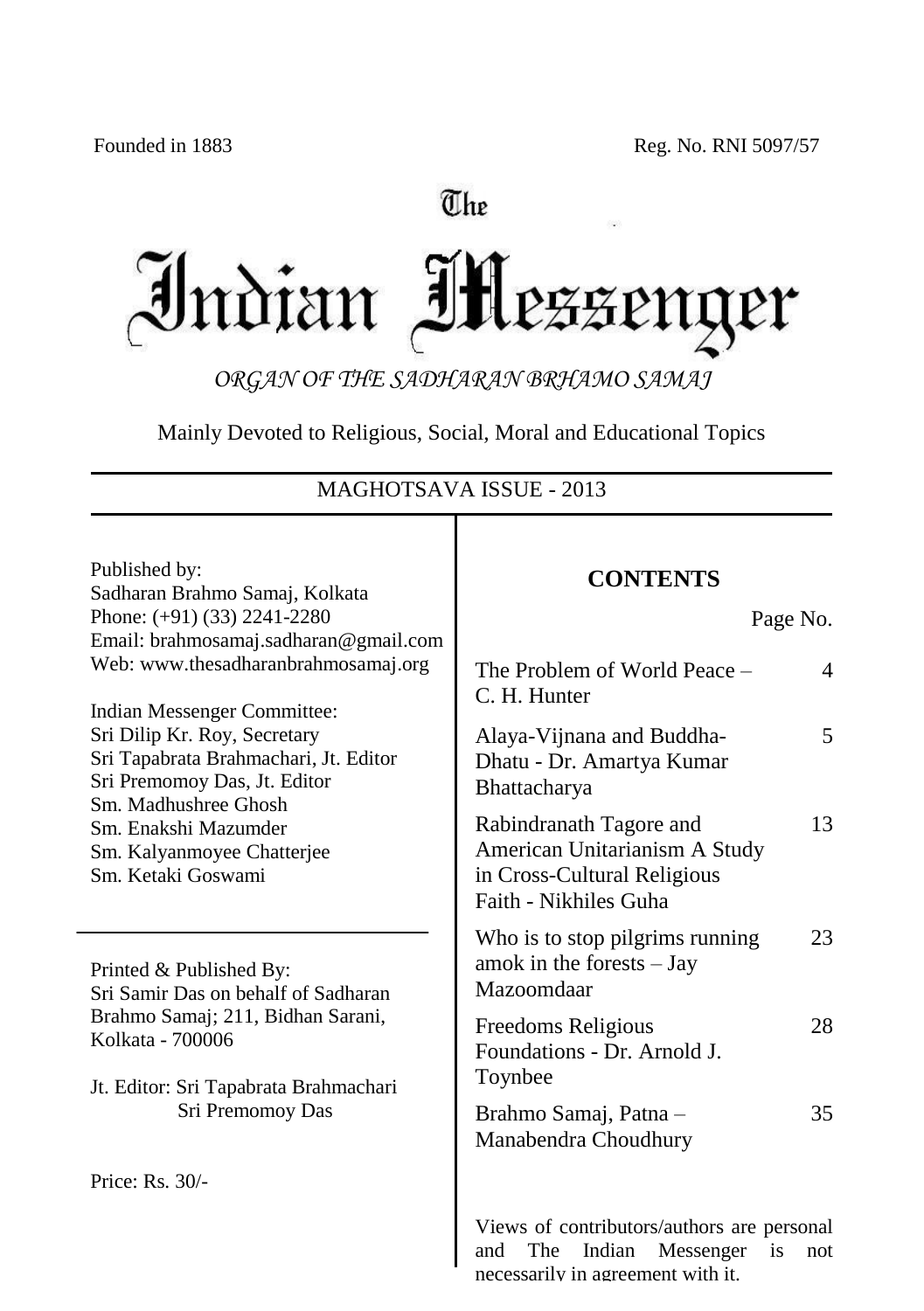### **Basic Tenets of Brahmo Dharma**

- 1) The Faith that the Supreme Being (God Almighty) alone was in the beginning, nothing else existed. He created all this universe. He is eternal, infinite, all merciful, independent, formless, one without a second, all pervading, ruling over all, all-containing, all knowing, all powerful, the permanent, the perfect, the one beyond any comparison. In his worship alone lies our welfare in this world and in the world to come. To love him and to do what he loves is his worship. (From "Brahmodharma Bija" framed by Maharshi Devendra Nath Tagore in 1850)
- 2) A Brahmo will never worship any created objects as representing that Supreme Being (idolatry in any form is discarded) and never believes in caste divisions (caste system is interdicted).
- 3) A Brahmo, unless incapacitated by illness or other calamity, should daily compose his soul in love and trust, in the Supreme Being and he should strive for the performance of good deeds and for keeping away from evil. If by chance, he commits any evil he should truly repent for it, and desist from the path of evil.
- 4) He should contribute something every year for the furtherance of the work of the Brahmo Samaj (for 2, 3 & 4 refer to Brahmo covenant introduced by Maharshi in 1850 and to "Religion of Brahmo Samaj", by Hem Chandra Sarkar).
- 5) Neither the Vedas, nor any other scripture of any religion are considered infallible by Brahmo Dharma. It welcomes truth from all sources.
- 6) Brahmo Dharma does not recognise any priestly class or any guru or prophet as mediator between God and man or as God"s representative.
- 7) Brahmo Dharma has its own prayer hall and its own simple rituals for social and family occasions.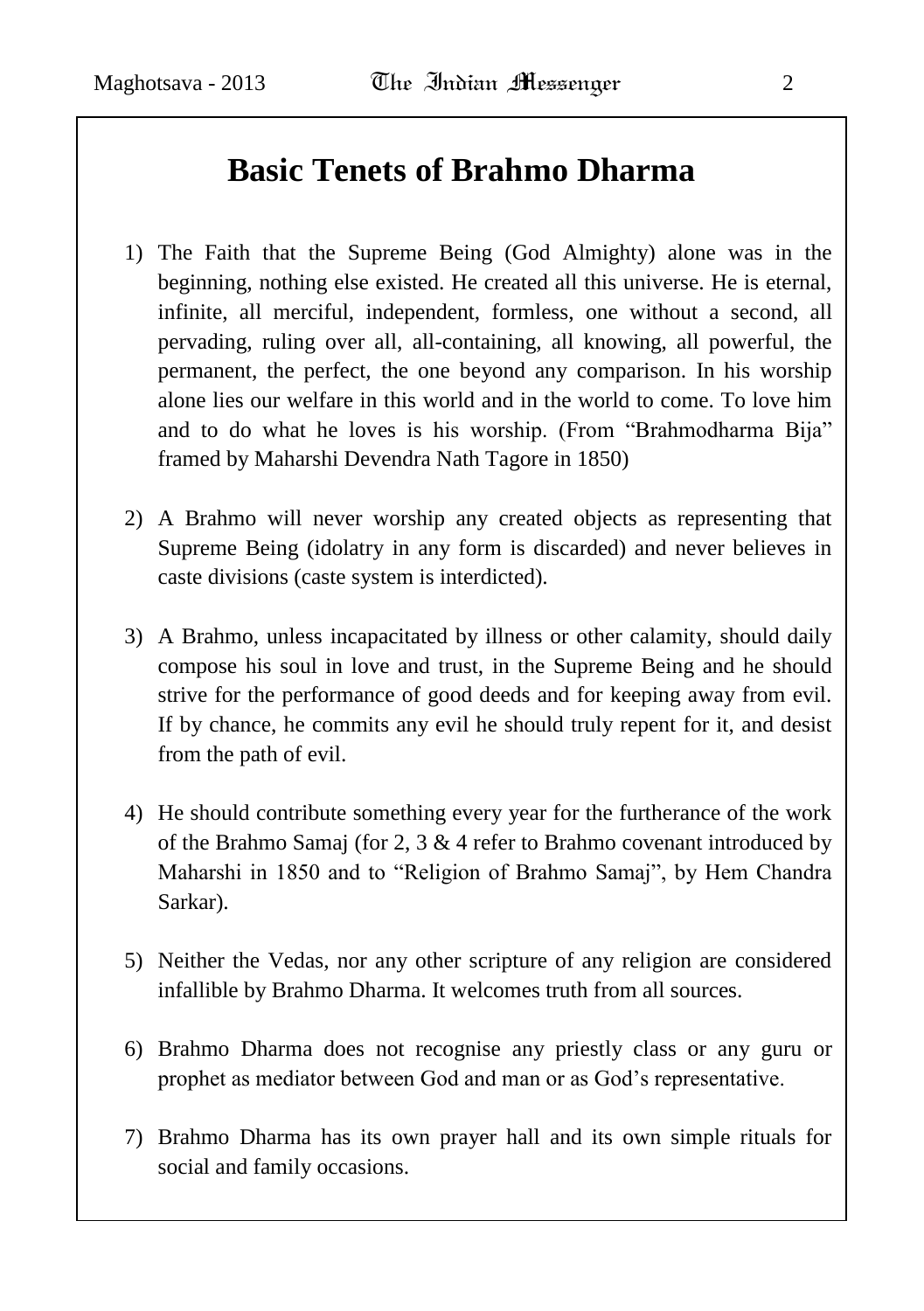Dear Friends,

This is the third year when after a long gap in time we have been able to bring out a Maghotsava Issue of the Indian Messenger.

This year again after a long period of time the publication work in-house right from composing to printing and binding. This development is surely a happy news to all our friends and sympathizers. But the in-house effort is also one of the reasons for the delay in this years production added to the perennial difficulty of acquiring articles for the journal and procuring advertisement matter which help us defray the expenses of publications of this special issue and its dispatch to our members and the other Samajes situated in the different parts of the country.

However, by the grace of God and the constant untiring efforts of our in-house production team formed with members of the sub-committees of the Indian Messenger and the Publication division successfully completed the publication of the journal in spite of the added responsibility of all the printing requirements of the Samaj starting with Voting papers, Maghotsava programmes, donation receipt books, Annual reports and other related materials.

While we rejoice that the in-house printing facility makes it possible to meet the regular printing requirements of the Samaj, a sadness touches our heart when we recall that person whose enthusiasm and encouragement made this possible Sri Prasun Kumar Ray our late President missed the opportunity to see the fulfillment of his wish.

The Samaj has freshly published the website www.thesadharanbrahmosamaj.org which presents information on the Samaj and its regular activities to guide interested persons to our various functions and social service programmes and protect them from misleading information.

We pray to the Almighty for his guidance and benevolence so that we are able to serve our fellowmen better and hold up the ideas of the Brahmo Samaj.

> Fraternally yours, Premomoy Das Secretary – Sadharan Brahmo Samaj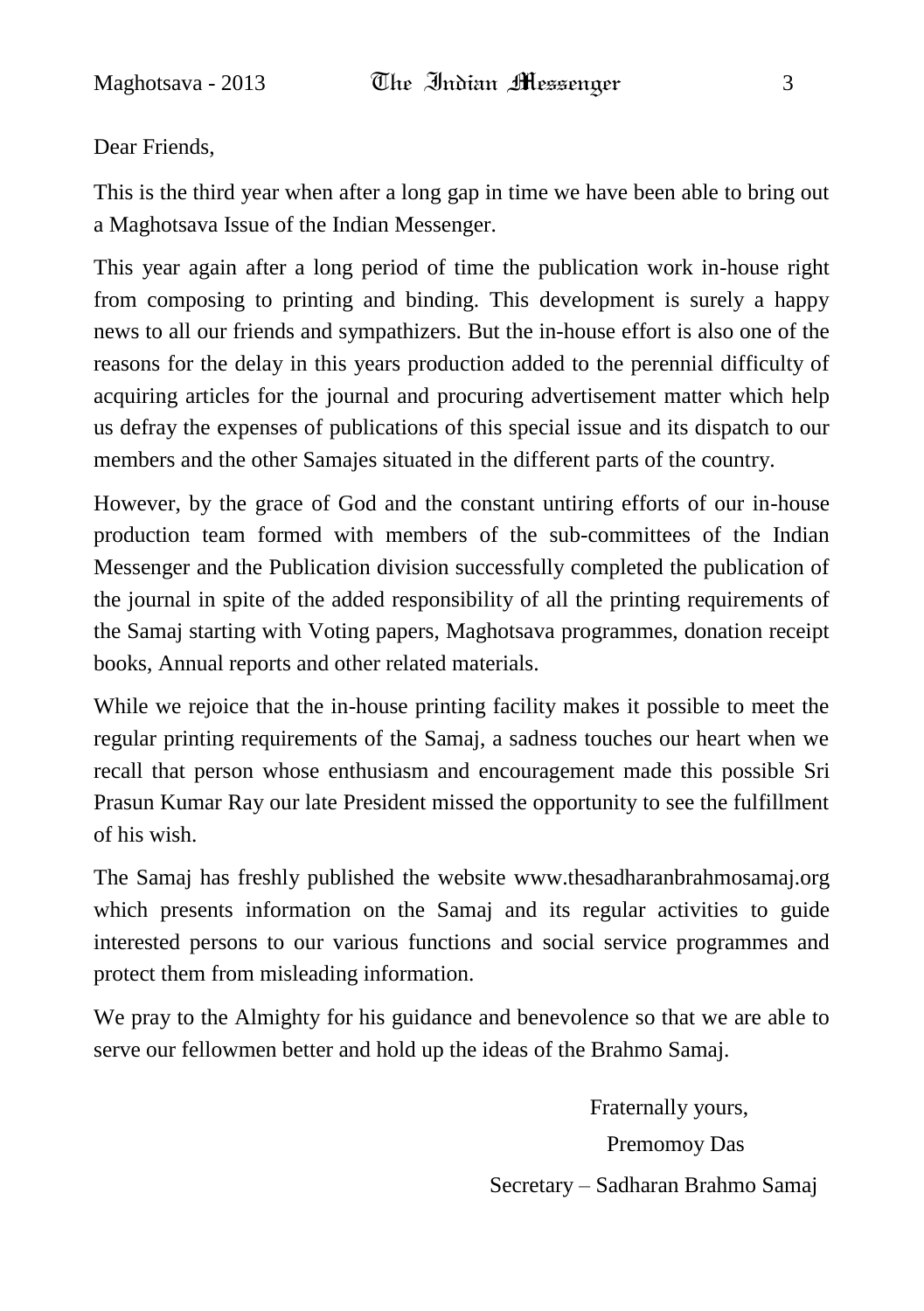### **The Problem of World Peace**

The problem of world peace has two main features, the problem of fear and the problem of freedom. The main cause of the world"s unrest is fear; - how should we go about banishing fear and what will we substitute for it?

There are two weapons that banish fear; Brotherhood and Freedom. We banish fear by believing in and practicing brotherhood, by having confidence in the good or higher part that we must appeal. This higher part of man will ever respond to our thoughts and actions of love and brotherhood if our thoughts and our appeal are sincere and genuine.

The idea of sharing of our benefits and our freedom is only bringing to be dimly sensed by the peoples of the world; and so we have the first attempt to share our knowledge and our resources on an international scale in the United Nations and its agencies that are helping the backward countries.

We are beginning to see that our progress, our security and our peace are bound up with world-scrutiny, world-peace and world-progress. We are beginning to see the idea of One world, and this is beginning to be accepted by most of the peoples of the world. This idea of one world, of world-unity, is the idea of the future. The time is ripe for world-unity, and when the time is ripe for a world-idea, it is as impossible to stop it as it is to stop the tide. We see its beginning and we see it gathering momentum from year to year, even from week to week. The future belongs to the idea of Unity and Brotherhood, the essence of which is sympathy, understanding and thoughts of kindness for others. When we produce in our hearts and minds purity, peace and love, then we are practicing brotherhood, and we discover a new and friendly world, a world without fear, a world of peace, of sharing, and of love.

- C. H. Hunter, The Theosophist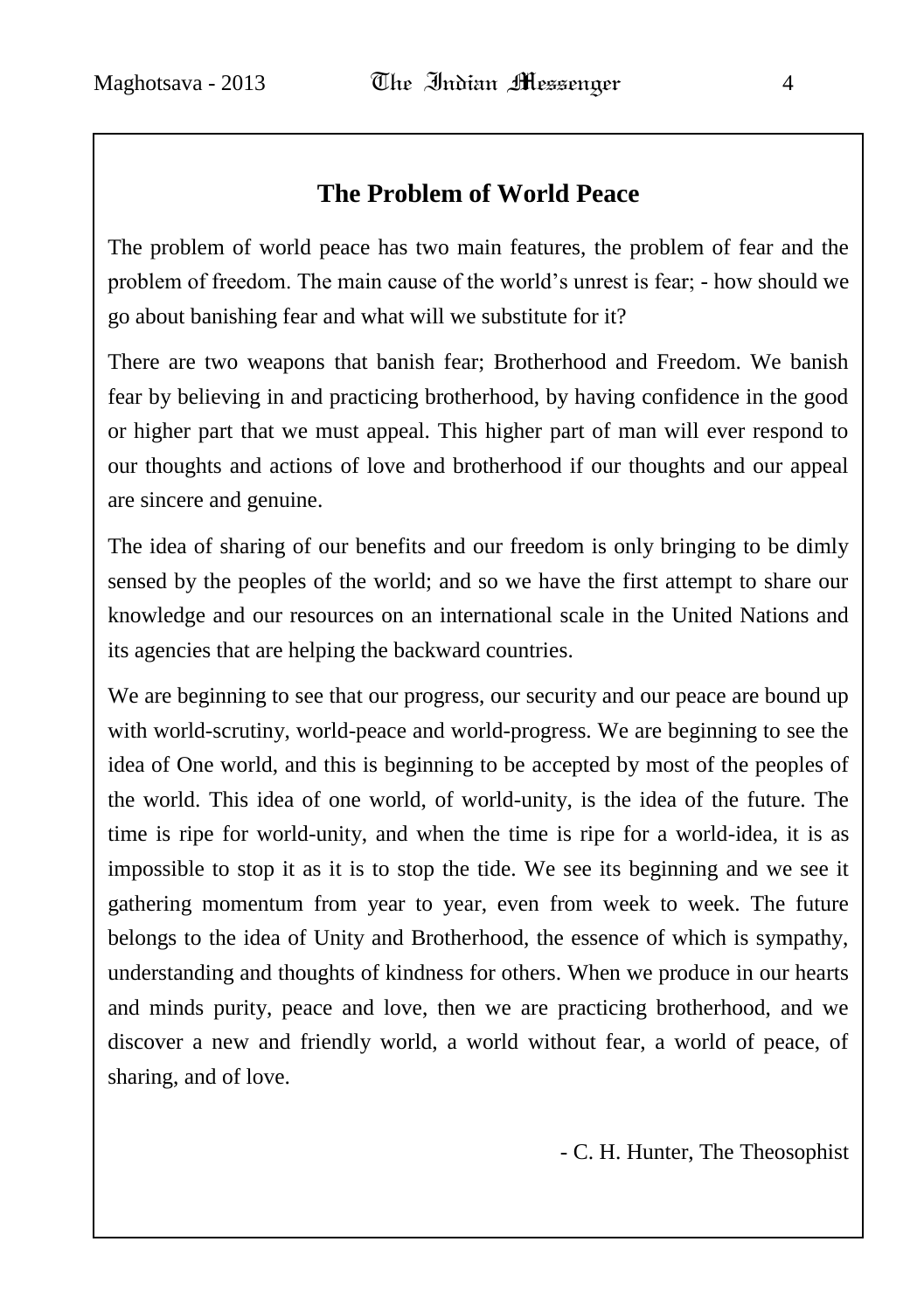#### **ALAYA-VIJNANA AND BUDDHA-DHATU**

Dr. Amartya Kumar Bhattacharya BCE(Hons.), MTech, PhD, CEng(I), FIE, FIWRS, FISH, FACCE(I), FIPHE, FIAH, FAE

This article deals with the definition of a man's personality. What a man thinks, he does. A man's mind (Chitta, Manas, Hsin or Xin – in Chinese, Kokoro – in Japanese) thus determines his personality. Lord Buddha said "Monks, I say that volition is action. Having thought, one acts through body, speech and mind." (Chetana 'ham bhikkhave kammam vadami. Chetayitva kammam karoti kayena vachaya manasa. – in Pali ). The Yogachara (the practice of Yoga or Vijnanavada; Tibetan: sems-tsam; Chinese: Weishi or Yuqiexing bai; Japanese: Yugagyo or Yuishiki) school of Mahayana (Ta-sheng – in Chinese, Daijo – in Japanese) Buddhism deals with man's personality in great detail. Yogachara, which had its genesis in the Samdhinirmochana Sutra (2nd century CE ), was largely formulated by Acharya Asanga and Acharya Vasubandhu. The Samdhinirmochana Sutra is the seminal Sutra of the Yogachara school. The Lankavatara Sutra ( 4th century CE ) is another very important Sutra (Sutta – in Pali, Ching – in Chinese, Kyo – in Japanese, Gyong – in Korean) of this school. The Mahayana Mahaparinirvana Sutra is another important Sutra. Acharya Asanga wrote the Abhidharmasamuchchaya, Madhyanta Vibhaga and the Mahayana Sutralankara and Acharya Vasubandhu wrote the Abhidharmakosha, Tri-Swabhava Nirdesha, Madhyanta Vibhaga Bhashya, Vimshatika-karika and the Trimshatika-karika. Lord Buddha expoused Anatmata or Nairatmya (Anatta – in Pali, Muga – in Japanese). The Sanskrit word "Atman", the Pali word "Atta" and the Chinese word "Shen" mean Soul. In its most fundamental sense, Nairatmya implies selflessness which has its external manifestion in selfless action in order to benefit others. The wisdom gained by experience (Bhavana-maya Prajna, Bhavana-maya Panna – in Pali) is that Atman is not found even in the deepest meditative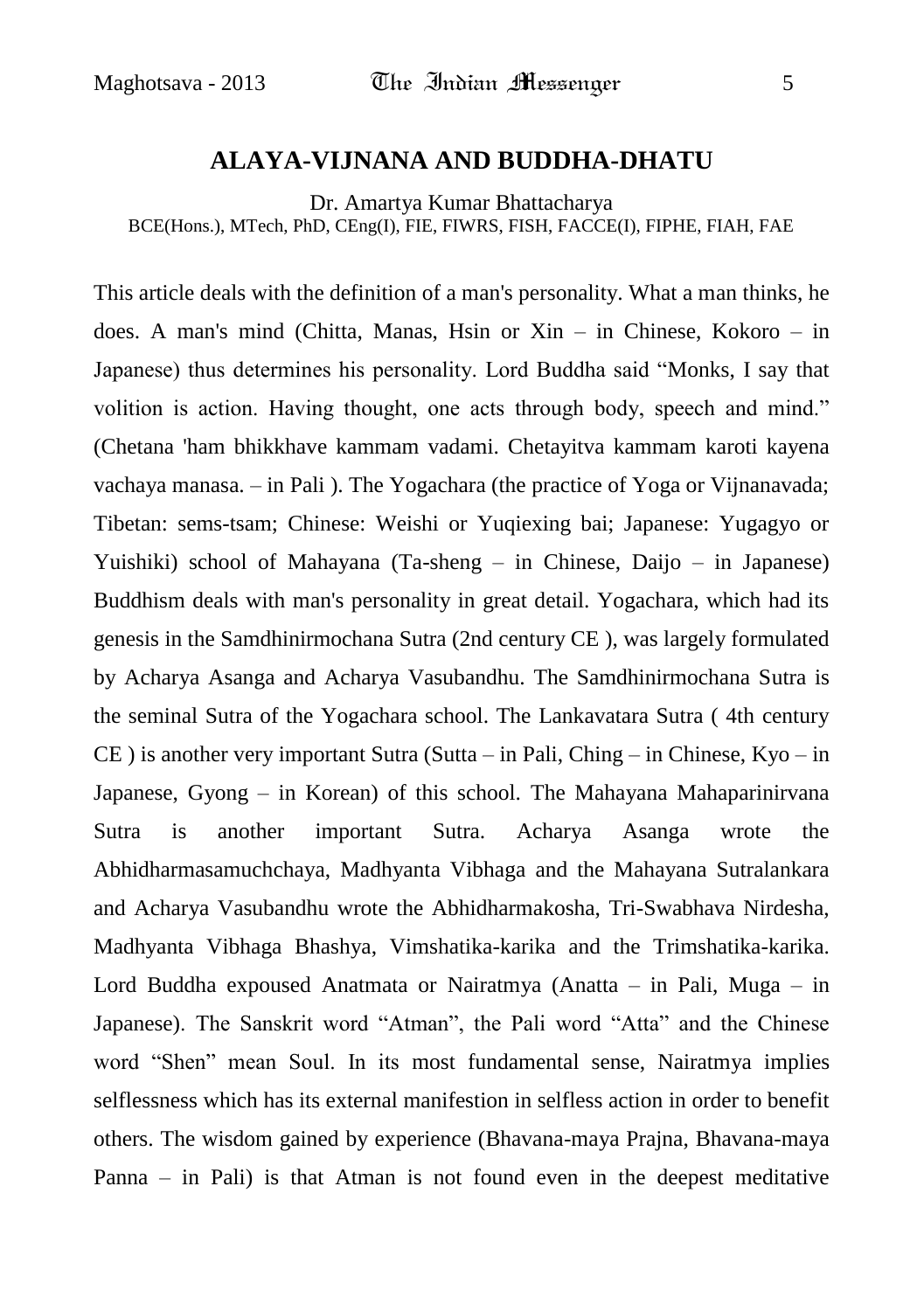experience, that is, during Samadhi. Further, subscription to a belief in Atman results in egoism (Ahamkara) and attachment towards mundane things (Mamakara). Lord Buddha's first sermon, at Rishipatana (Isipatana – in Pali) near Varanasi, is called the Dharmachakrapravartana Sutra (Dhammachakkappavattana Sutta – in Pali) and His second sermon (Sutra, Sutta – in Pali, Ching – in Chinese, Kyo – in Japanese, Gyong – in Korean), delivered five days later, also at Rishipatana (modern Sarnath), is called the Anatmalakshana Sutra (Anattalakkhana Sutta – in Pali). Lord Buddha said, in the beginning of the Anatmalakshana Sutra, "Rupam Anatma, Vedana Anatma, Sanjna Anatma, Samskara Anatma, Vijnana Anatma" (Rupam Anatta, Vedana Anatta, Sanna Anatta, Sankhara Anatta, Vinnana Anatta – in Pali, Material Form is not the Soul, Sensation is not the Soul, Perception is not the Soul, Pre-disposition is not the Soul, Consciousness is not the Soul). In the course of yet another sermon, at Shravasti, Lord Buddha said "There is an unborn, unchanging, uncreated, and unconditioned. If there were not, this that which is unborn, unchanging, uncreated, and unconditioned, there could not be any escape from what is born, changing, created, and conditioned. But since there is an unborn, unchanging, uncreated, and unconditioned, there is an escape from what is born, changing, created and conditioned. ". With these words, Lord Buddha pointed His finger towards the Paramartha-Satya (ultimate truth), which is Nirvana (Liberation, Nibbana – in Pali, Gedatsu – in Japanese). At another point, Lord Buddha mentioned that one kind of desire is desire for existence (Bhava-Trishna). In the Dhammapada, it is said that "Sarva Dharma Anatma", that is all entities are without own-being. It must be kept in mind that Lord Buddha's attitude was practical and His primary concern was the salvation of suffering human beings. His silence in response to speculative metaphysical questions indicated His transcendental spirit; that of rising to a plane above lesser beings.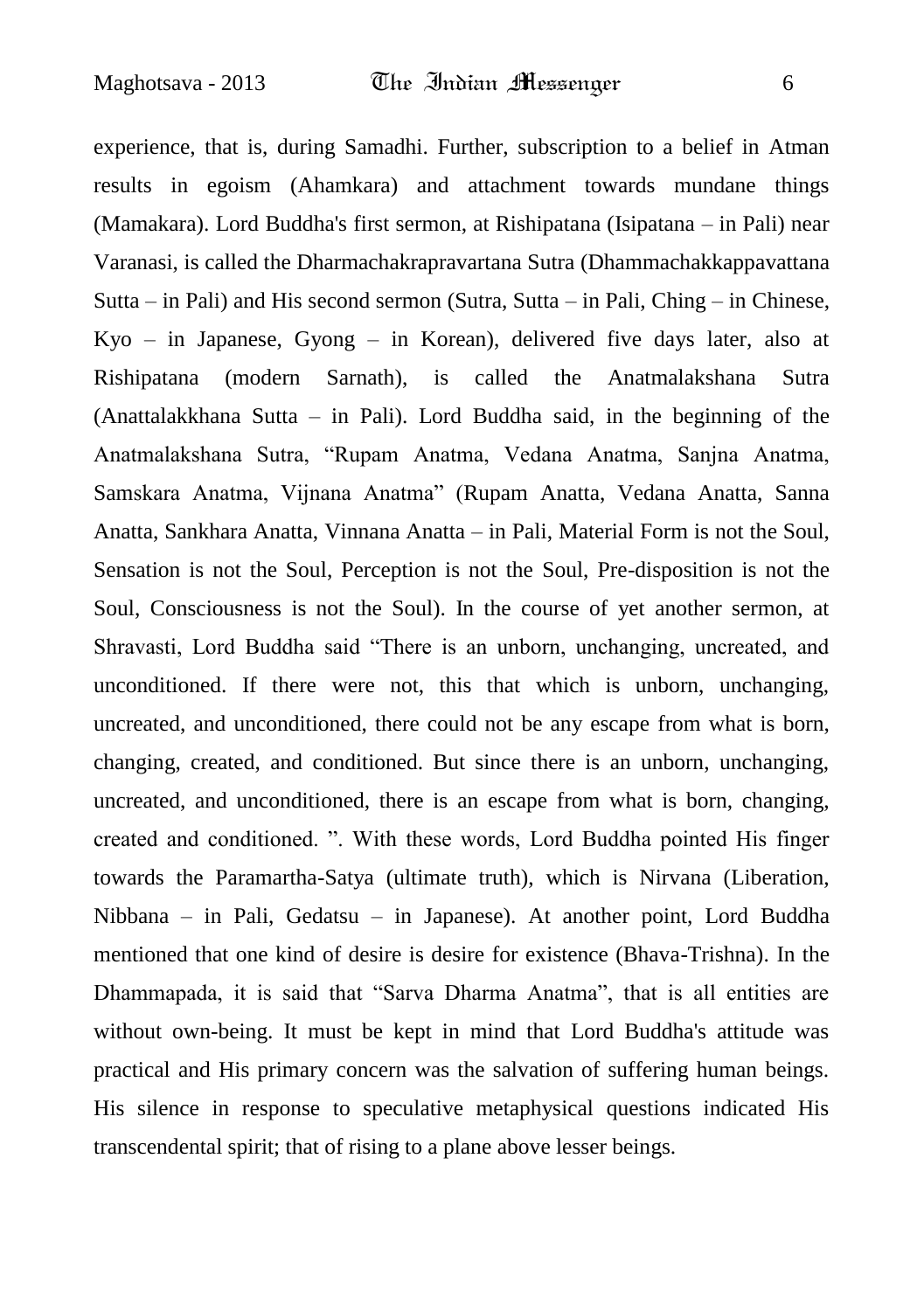According to Buddhism, everything is relative and impermanent (Anitya, Anicca – in Pali) in the empirical, conditioned world. This is obvious from an inspection of the First and Third of the Four Noble Truths (Chaturaryasatya, Chattari Aryasachchani – in Pali) enunciated by Lord Buddha in the Dharmachakrapravartana Sutra (Dhammachakkappavattana Sutta – in Pali) which are as follows: First Noble Truth. Life contains suffering. (Duhkha-Aryasatya, Dukkha-Aryasachcha – in Pali). Third Noble Truth. Suffering can be brought to an end. (Duhkha Nirodha-Aryasatya, Dukkha Nirodha-Aryasachcha – in Pali). The Third Noble Truth implies change. Lord Buddha told Rashtrapala "The world is in continuous flux and is impermanent". In this context, a man can correctly say that he cannot step twice into the same river because although he may continue to see the same river externally from a gross point of view, the water molecules he is seeing at a particular location at any moment are different from the water molecules the moment before and the moment after. One thing disappears, conditioning the appearance of the next in a series of cause and effect. Everything is in a state of becoming something else the next moment. A wheel cannot be separated from its movement. There is no static wheel "behind" the wheel in motion. Things change over time. Everything originates dependent on other factors. That is, all things come into existence as the result (Phala) of an interaction of various causes (Hetu). Each entity is Pratitya-samutpanna (conditioned, Patichcha-samuppanna – in Pali) as well as Pratitya-samutpada (conditioning, Patichcha-samuppada – in Pali). The Law of Dependent Origination is central to Buddhism. For example, anger cannot arise by itself without a cause. The five aggregates, Rupa, Vedana, Sanjna, Samskara and Vijnana, all of which are identified as Anatma (non-Soul) by Lord Buddha in the Anatmalakshana Sutra, are called the Pancha Skandha ( the five aggregates, Pancha Khandha – in Pali). Sensations (Vedana) of the physical world of forms (Rupa) are received by the five physical sense organs (Indriya) such as the nose.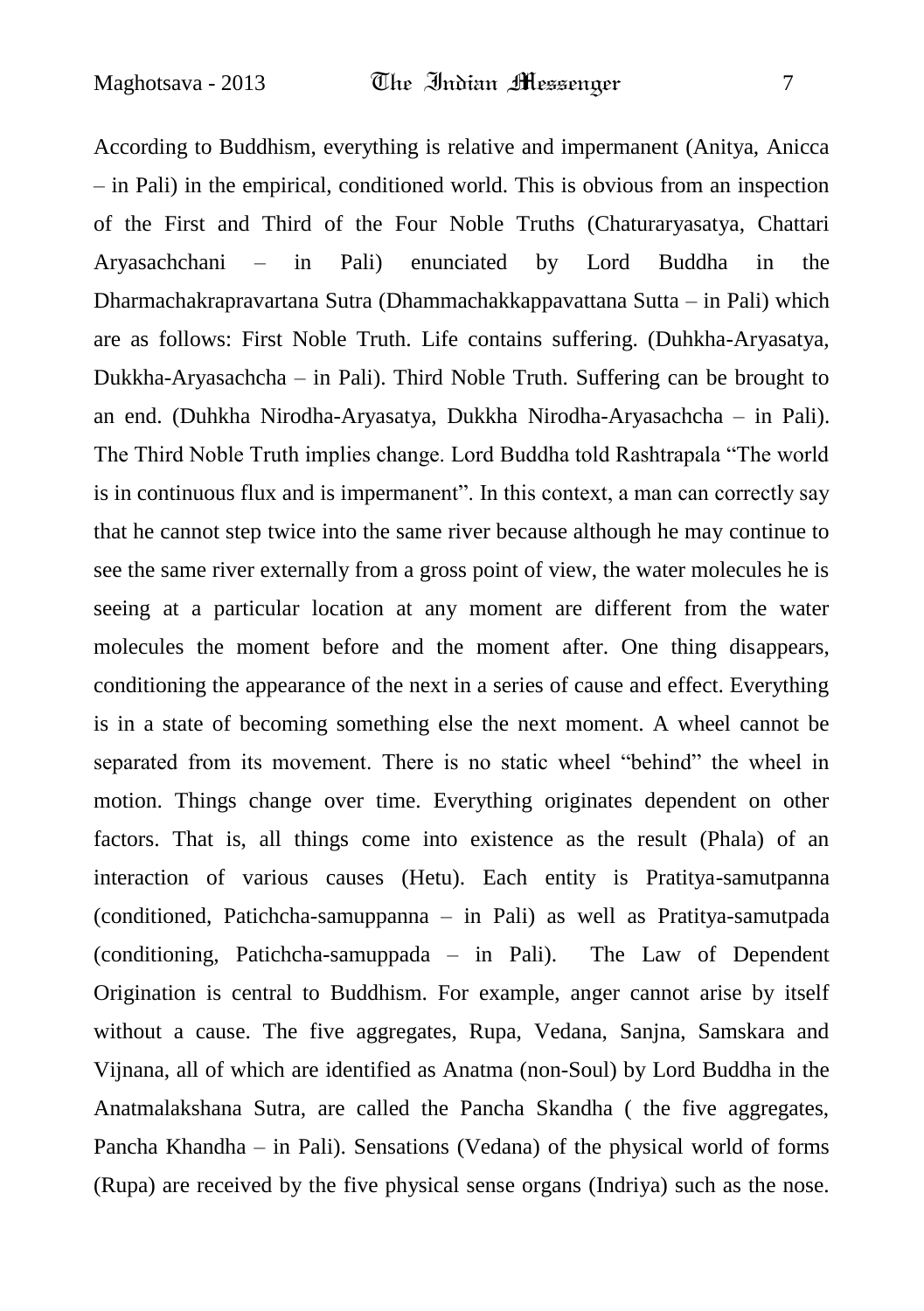The mind feels the mental world. The five physical sense organs and the mind are called the six sensory bases. Sensations lead to perceptions (Sanjna, Sanna – in Pali), which in turn lead through pre-dispositions ( Samskara, Sankhara – in Pali ), to consciousness (Vijnana, Vinnana – in Pali). In the Yogachara school of Mahayana Buddhism, the concept of Alaya-Vijnana (literally, the abode of consciousness, but commonly translated as store-consciousness or substratumconsciousness) is introduced. The Alaya-Vijnana (Ariyashiki – in Japanese), which maintains the continuum of consciousness, is the mind; hence this school is also called the Chittamatratavada school. Other names of the same school are Vijnanavada and Vijnaptimatratavada. The fundamental concept of the Yogachara (Wei Shi – in Chinese, Yuishiki – in Japanese) school may be expressed by the proposition that the Parinishpanna Swabhava (perfected self-nature, Zhen-shixing – in Chinese) is realised when man pierces (Patibheda) through his Parikalpita Swabhava (imagined or illusory self-nature, Fen-bie-xing – in Chinese) and Paratantra Swabhava ( conditioned self-nature, Yi-ta-xing – in Chinese).

The Alaya-Vijnana, as conceived in Mahayana Buddhism, is a permanent entity. The Alaya-Vijnana contains all impressions of past actions and all future potentialities. It is the basis of a man's personality. It is also called the Mula-Vijnana, the base-consciousness from which awareness and perception spring. It is also the Tathagatagarbha (Buddha-Matrix, Ru-lai-zang – in Chinese, Nyoraizo – in Japanese), the basis on which a man can become a Buddha. So, latent in every man is a Buddha-like faculty called Buddha-Dhatu (Buddha-Nature, Fohsing or Fo-xing – in Chinese). The difference between an Enlightened and a deluded man is that the former man has manifested his Buddha-Dhatu while the latter has not. Thus, broadly speaking, the issue of Buddha-Dhatu is concerned with ascertaining what allows a man to become a Buddha. The Mahayana Mahaparinirvana Sutra states that Buddha-Dhatu is everlasting, pure and blissful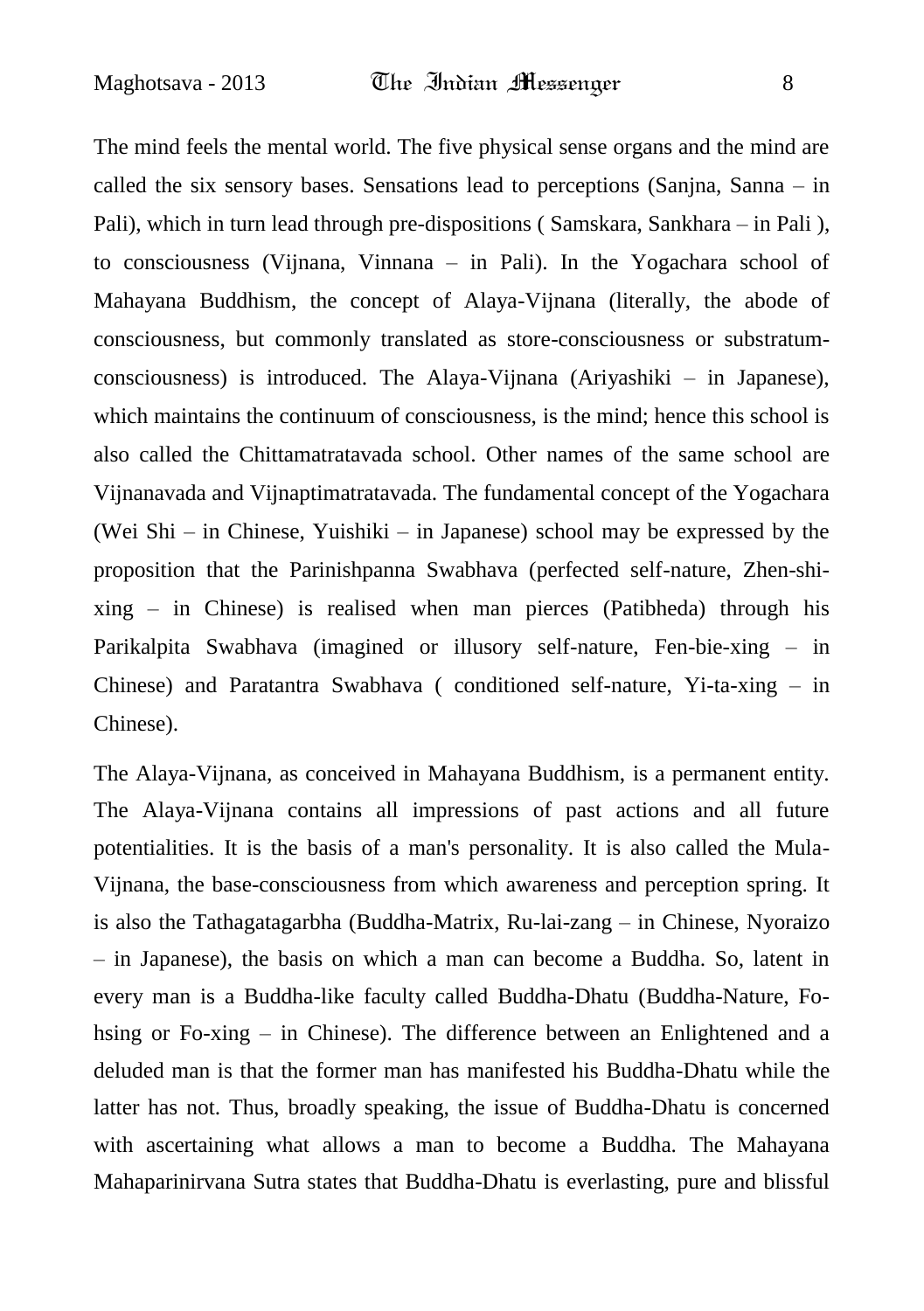and is 'the Self of living beings'.In the same Sutra, it is said "That opinion of theirs is a mistaken opinion, one that is transmitted onwards from person to person, but it is neither beneficial nor conducive to happiness.... Worldly beings do not comprehend the reality of the Self (Atma-Tattva, which is nothing other than Buddha-Dhatu); they fall under the sway of unwholesome friends, and do not understand the (Tathagata"s) utterances with implicit meaning, they meditatively cultivate the notion that they lack the Self, even though there is the Self". The Japanese monk Nichiren (1222–1282) maintained that "all living beings possess Buddha-nature". Right meditation leads to spiritual Enlightenment, which is nothing but the full manifestation of the Buddha-Dhatu (or Tathagata-Dhatu) in man. Thus, any man can develop himself through appropriate practice, that is meditation, and become a Buddha. Anyway, for an average man, the summation of all physical and mental processes, processes in constant flux, is perceived empirically as "I". The empirical "I" is ephemeral and impermanent, and is Samvriti-Satya (conventional truth). The concept of Satyadvaya or two categories of truth, Samvriti-Satya (Sammuti-Sacca – in Pali) and Paramartha-Satya (Paramattha-Sacca – in Pali), is an essential element of Buddhism. The word "Samvrita" literally means "covered". The Mahayana Sutralankara, written by Acharya Asanga, says that a Pudgala (person) exists in Pragyapti (designation) (this is Samvriti-Satya) but not in Dravya (substance). Acharya Asanga's lead is followed throughout this article where the Samvriti-Satya of the empirical man is considered in the context of Anatmata or Nairatmya. Once, Hui-hai Tai-chu came to the Zen (a school of Mahayana Buddhism developed in China and widespread in East Asia) master Ma-tsu Tao-i, the first of possibly the four greatest Chinese Zen masters. Ma-tsu asked him: "Why are you here searching when you already possess the treasure you are looking for?", "What treasure?", his interlocutor asked. Ma-tsu replied: "The one who is questioning me right now.". Ma-tsu had an unswerving ability to bring the empirical "I" into focus at just the right moment. On another occasion, when asked, "What is the meaning of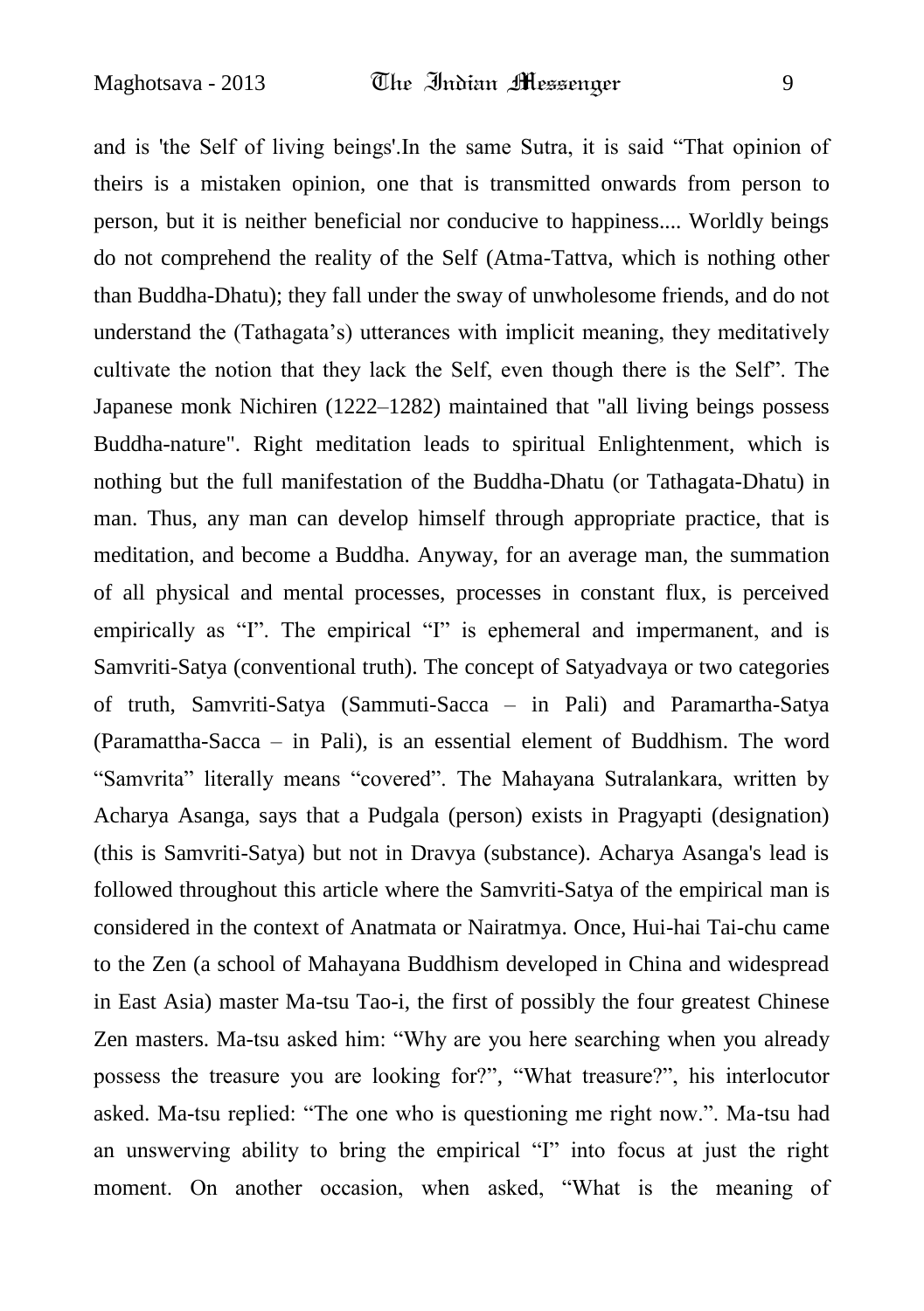Bodhidharma's coming from India?", Ma-tsu replied with a classic answer: "What is the meaning of your asking this at precisely this moment?"

Conscious of something, one reacts mentally. The mental reactions are of two types : craving and aversion. Craving (Trishna, Tanha – in Pali, Raga – in Sanskrit and Pali) and aversion (Dvesha, Dosa – in Pali) both lead to suffering; it is self-evident that aversion results in suffering and craving results in suffering because if the object of craving remains out of reach, there is suffering. Thus, ultimately, whatever is impermanent is Duhkha or suffering. Trishna Nirodha, Upadana (clinging) Nirodha. The renowned sage Buddhaghosa, the writer of the Visuddhimagga (Vishuddhi Marga, The Path of Purification), has dwelt elaborately on suffering. Taking the lead from Acharya Nagarjuna, the author posits that Duhkha is transient; it arises dependent on something else and also decays into extinction. Duhkha is not self-determining; its existence and character are attributable to factors that condition its origin and subsequent transformation. Coming into existence and dying out of existence, Duhkha lacks any trace of permanence. Thus, it may be said that Duhkha lacks a Swabhava or Swalakshana and is characterised by Nihswabhava (absence of Self-Nature). Thus Duhkha is empty (Shunya). The author is therefore, led to formulate the proposition: Duhkhameva Shunyam. Because Duhkha is ephemeral, the author can expand the Sanskrit sentence to this: Duhkhameva Anityam evam Shunyam The perception of the emptiness of Duhkha allows one to let go of Duhkha and thus be released of the hold that Duhkha has on him. This is, of course, intended as a Mahayana Buddhist theoretical complement to Vipashyana meditation and is in no way a substitute for Vipashyana meditation. The notion of Buddha-Dhatu is a very productive concept. Any man is bound to indulge in more Enlightened behaviour and his meditation is bound to become better if he remembers that he has Buddha-Dhatu in him.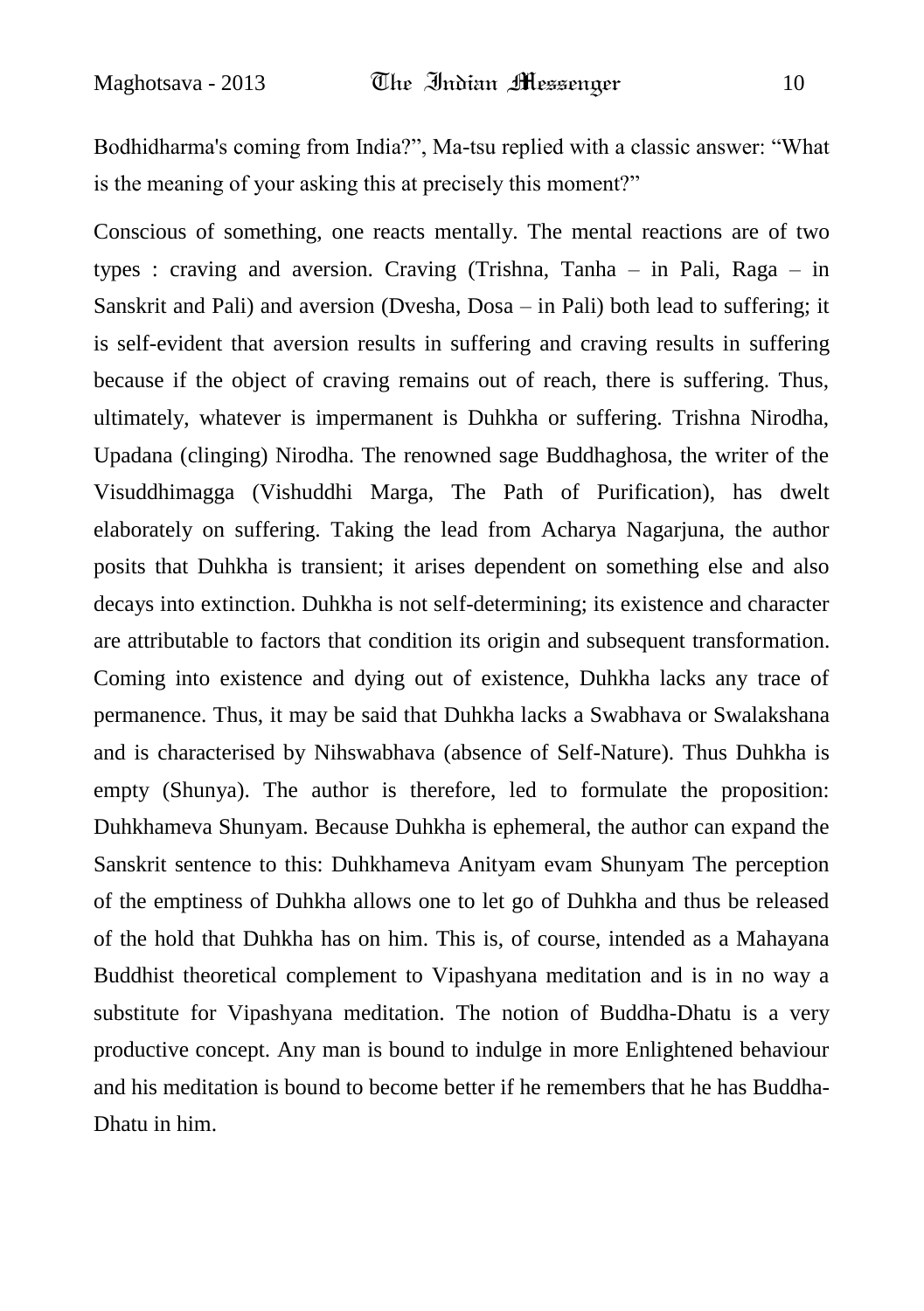The capacity to tread the path to Nirvana is already in man, he just has to use it. It is a process of uncovering one's Buddha-Dhatu. The more defilement a man has in his mind, the more unenlightened he is. Erasing the defilements, leads to Bodhi (Enlightenment, P'u-ti – in Chinese, Bodai – in Japanese) and Nirvana. (In the Dharmachakrapravartana Sutra, Lord Buddha said that Nirvana is not subject to grief, defilement (Klesha, Kilesa – in Pali, Bonno - in Japanese), disease (Vyadhi), decay (Jara), and death (Mrityu, Marana). In other words, Nirvana is beyond cause and effect, that is, it transcends conditioned phenomena. Lord Buddha also said "Nirvanam Paramam Sukham". Nirvana is Apratityasamutpanna and Asamskrita (unconditioned, Apatichcha-samuppanna and Asankhata – in Pali, Wu-yin – in Chinese) and, according to Vasubandhu of the Yogachara (the practice of Yoga) school of Mahayana Buddhism, is the Parinishpanna Swabhava. It is interesting to note that in the Lankavatara Sutra, a Mahayana Sutra associated with the Yogachara school, Nirvana is described as the seeing of everything as it is. Nirvana is a positive Absolute and is Nitya (without beginning and end, Nicca – in Pali). Nirvana means a state of Mukti (Mutti – in Pali) which means freedom or Vimukti (Vimutti – in Pali) which means absolute freedom. Nirvana also denotes Satya (Sacca – in Pali) which means Truth and Shanti (Santi – in Pali) which means Peace. A synonym for Nirvana is Moksha (liberation, Mokkha – in Pali). Nirvana is a state of absolute perfection. Shariputra, the famous historical disciple of Lord Buddha, described Nirvana as the extinction of desire, hatred and illusion. In mystical language, Nirvana is the experience of standing face-to-face with Reality (Shi – in Chinese). Nirvana is equated with Bodhi and is the Paramartha-Satya. Nirvana is sometimes expressed as negative of negative such as the cessation of suffering, of craving, of aversion, etc. This need not result in any confusion. In Sanskrit, sometimes positive things are expressed as negatives of negatives as the word "Arogya" which means recuperation from illness and the word "Amrita" which means immortal. Further, as mathematics proves, negative of negative is always positive.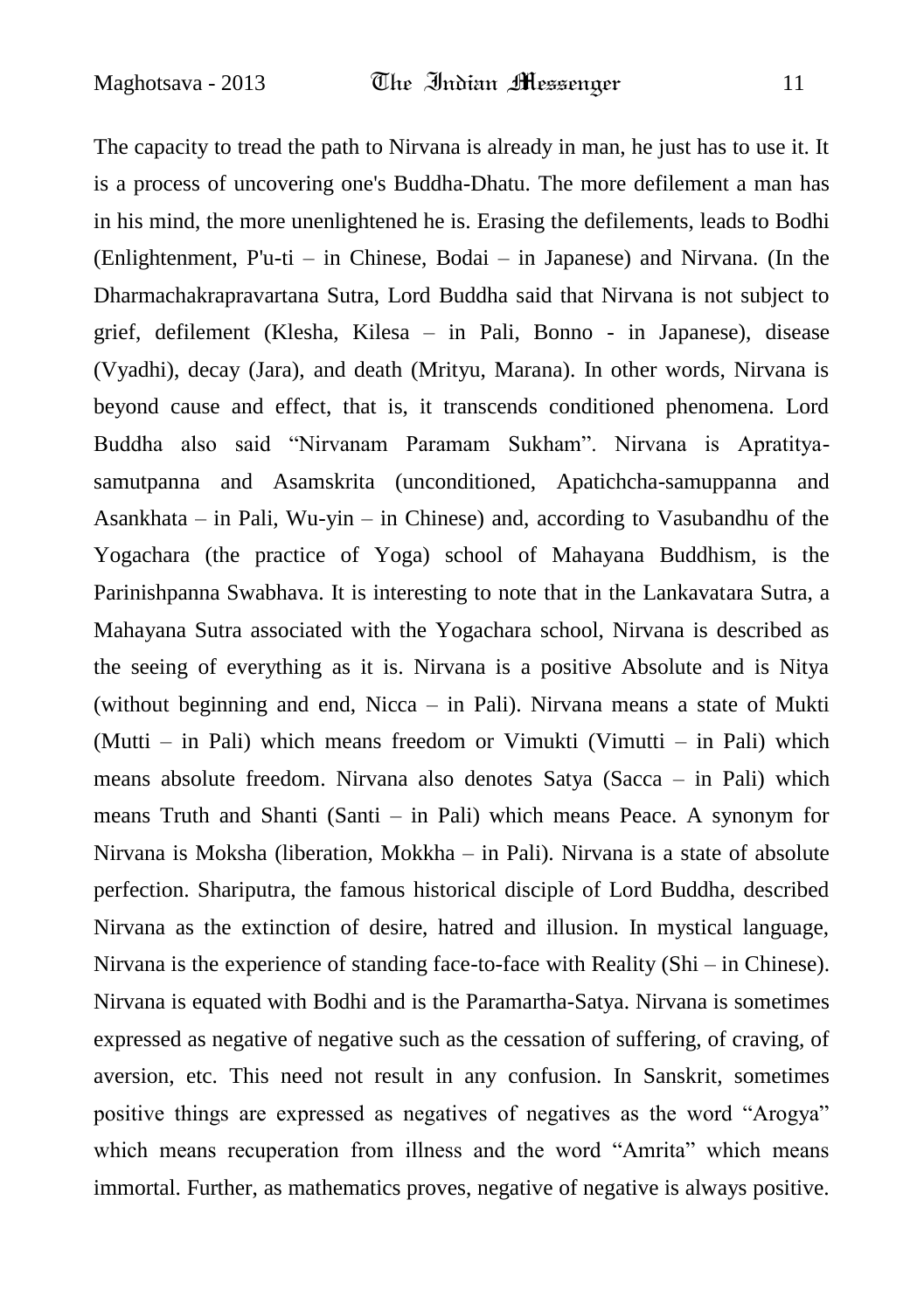Nirvana is a freeing from the chains of a false sense of individuality. Nirvana is a state of non-duality (Advaita or Advaya); a state where the illusion of a false sense of "I" (Parikalpita Swabhava, Fen-bie-xing – in Chinese) does not exist. Expressed Differently, Liberation From The Illusion Of Separateness Of The Individual Self From The Whole Is Nirvana. Freedom Is, Nirvana Is, Truth Is.

Because contact of the six sensory bases with the external world do not result in any reactions in an Enlightened man, he is free. His mind is like a lamp that does not flicker. Non-attachment towards all beings and everything including the concepts of "I" and "Mine" is a characteristic of an Enlightened mind. The absence of ego in an Enlightened man leads him to adopt an attitude of dispassion and selflessness towards everything in his physical and mental world. He has risen above his previous mental conditioning (Samskara). He is virtuous. He is always cheerful, happy and optimistic. He radiates light wherever he goes. He is wise and compassionate (Mahakarunika) and does everything for the good of the world.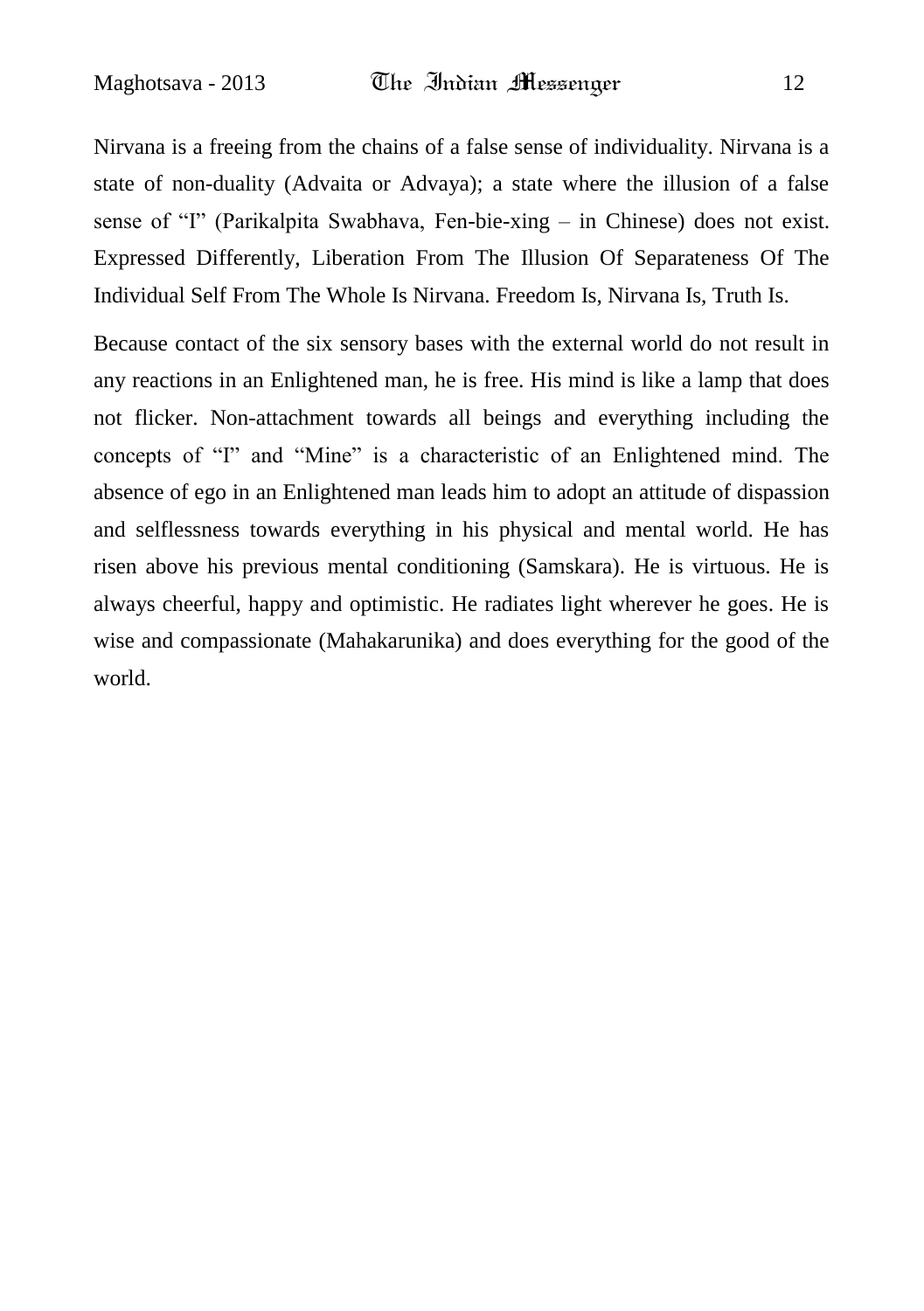## **Rabindranath Tagore and American Unitarianism A Study in Cross-Cultural Religious Faith**

Nikhiles Guha

India was on the religious map of American Unitarianism for a hundred years before Rabindranath Tagore first set his foot in New York (27 October, 1912) on the way to Urbana-Illinois, where the first three months of his first visit to the USA where spent (November 1-19 January,1913). He was received warmly by the local Unitarian community. Unitarian contact with the Brahmo Samaj had developed from the time that Rammohun Roy (1772-1833), the founder of the Brahmo Samaj, had translated the Upanishads and the Vedant from the original Sanskrit into English in 1816. *The Christian Reformer*, an important mouthpiece of the British Unitarians, and *The North American Review*, the leading American journal of the time, devoted considerable space to a discussion of Rammohun"s ideas in their columns in the issues dated January and March 1818 respectively. News about Rammohun was also published in the *Unitarian Miscellany and Christian Monitor* (February 1822 and January 1823) edited by the Rev. Jared Sparks from Baltimore. Rammohun was also in correspondence among others with David Reed, the editor of *The Christian Register,* a weekly Unitarian journal published from Boston, and the Rev. Henry Ware, Sr. (Hollis Professor of Divinity at the University of Harvard)<sup>1</sup> Towards the end of his life, when Rammohun was in England, he was received warmly by "the chief Unitarian families of the time, the Estlins, the Carpenters, the Foxes, and the like."<sup>2</sup>

On the strength of these memories, the American Unitarian Association established an Unitarian church in Calcutta in 1855. It functioned for three decades under the leadership of Charles A. Dall, with whose death in 1885 it closed down. Dall attracted considerable attention in Bengali society, being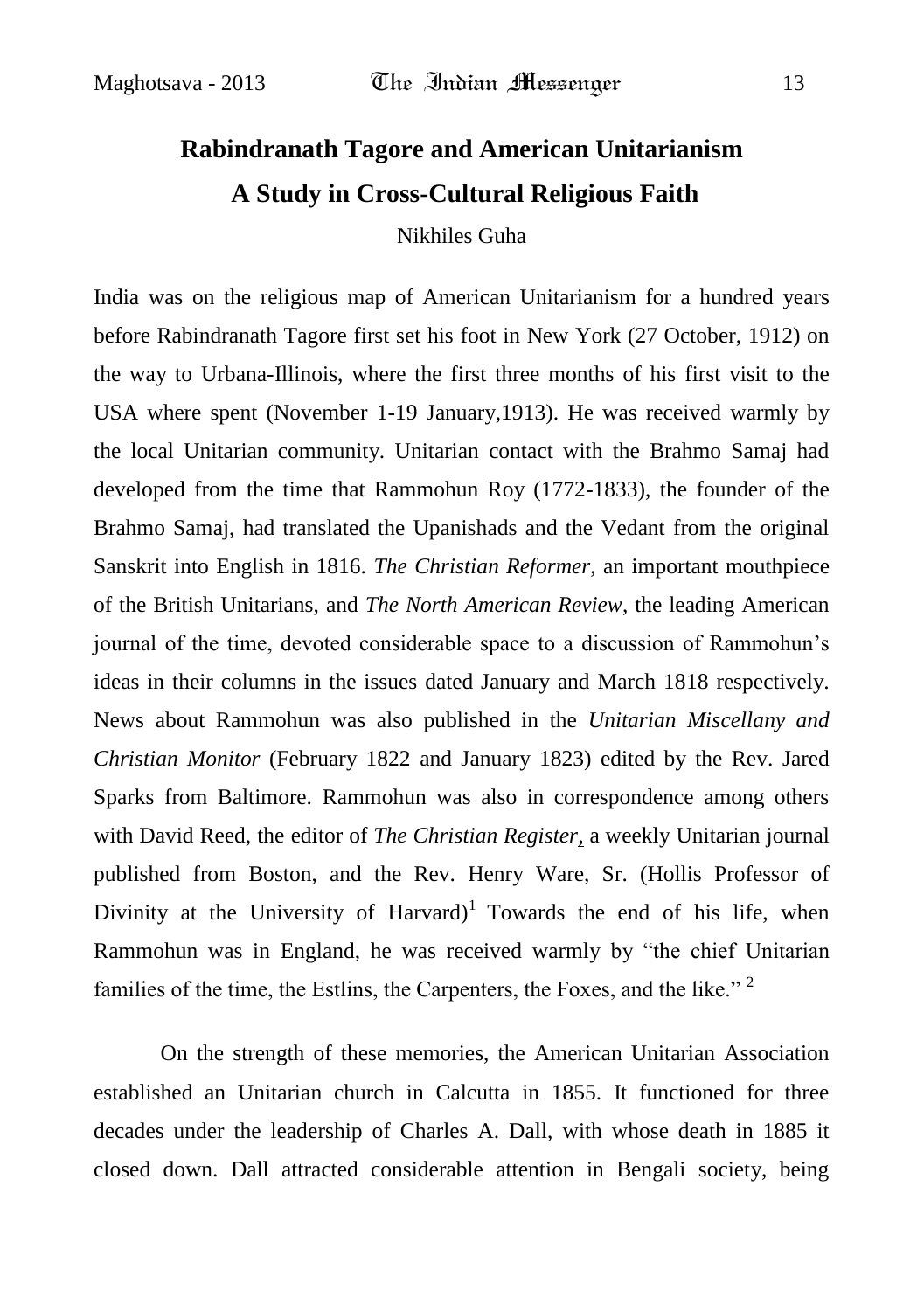intimate with both Raja Radhakanta Dev (1783-1867), the conservative leader, and representatives of the "Young Bengal" group. He was also quite familiar with the younger members of the Brahmo Samaj under the leadership of Keshab Chandra Sen (1838-1884), who breathed new life into the Samaj in the middle years of the nineteenth century. P.C. Mazoomder (1840-1905), a prominent member of the Brahmo Samaj of India established by Keshab Chandra in 1866, attended the Parliament of Religions at Chicago in 1893. Present with him on the occasion were also Swami Vivekananda and the Buddhist monk Anagarika Dharmapal (1864-1933). Mazoomdar had already visited America in 1883, about the time the American Unitarian Church in Calcutta was closing down. He had won the hearts of the American Unitarians and was appointed a member of the Advisory Council Selection Committee for the World Parliament of Religions on the recommendation of American Unitarian Association leaders. He delivered the Lowell Lectures at Cambridge, Massachusetts in October-November 1893. The American Unitarian Associaition thereafter voted an annual stipend to support his cause, which continued till his death in 1905. Mazoomdar was also an invitee to the seventy-fifth anniversary celebrations for the American Unitarian Association in 1900, which bore his entire expenses for the tour. He was greeted with warm response in various cities of America, following his appearance at the Parliament of Religions in Chicago, and returned to that country on a similarly successful lecture tour in 1899.

The liberal, non-sectarian religious attitude inherent in both the Brahmo faith and American Unitarianism, no doubt, helped them to come close to each other. Tagore could thus be said to be continuing a process that had started earlier. As a modern American Unitarian scholar points out, "the similarity of such ideas as the significance of Asia"s message for the West, very much a part of Tagore"s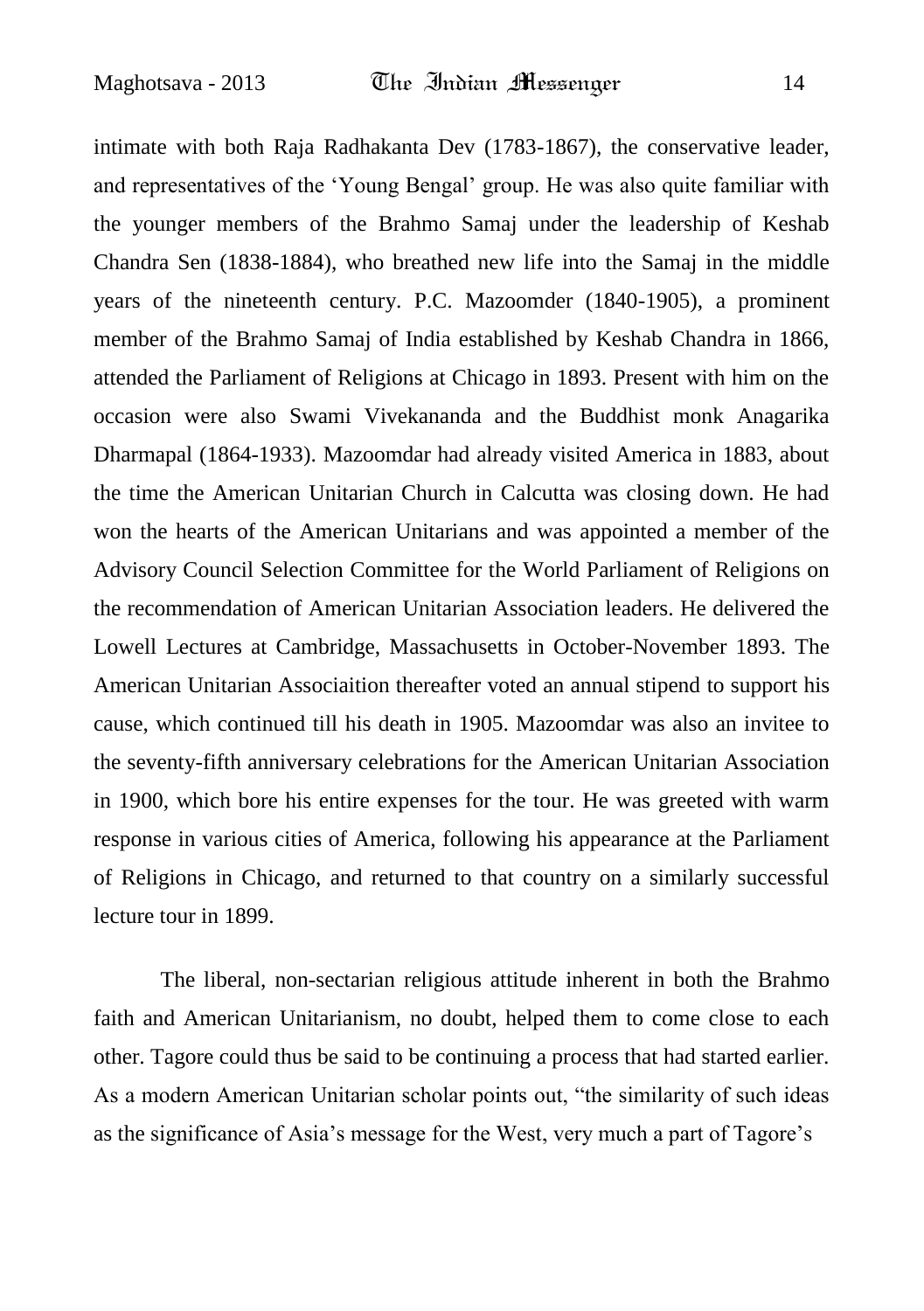lectures in England and America and of Keshab"s later preachings cannot be ignored."<sup>3</sup> However, there was an important difference. While so far Indian preachers in America dwelt mostly with spiritual themes based on Hindu tradition, Rabindranath was above all a poet. In fact, he was often careful to point out that his calling was that of a poet, not a guru or saint. Despite such statements on his part, it would be wise not to press this distinction too far, for poets are (as we know) endowed with their own philosophy, their way of looking at life. This was specially the case with Rabindranath, whose writings were always inspired by a search for the significance of the relationship between man and the universe, and of man-in-the universe. At the same time we should remember that, starting from the year 1884, Rabindranath was for a long time the Secretary of the Adi Brahmo Samaj. He upheld the Brahmo cause in public and was trying to introduce reforms within the institution almost till the time of his departure for the West in 1912-13. He did not even hesitate to engage in controversy for a time with the great novelist Bankim Chandra Chattopadhyay (1838-1894) In this regard, ---- an incident which he regretted later.

The forms of literary expression employed by Rabindranath in England and America during his visit to the West during 1912-13 were different. His aim in England was to place his poems in translation for judgement by the literary world there. For this purpose he had brought with him English translations of the *Gitanjali*. The appreciations showered on him by the leading men of letters in England are too well–known to be repeated here. In fact, the applause was too much for him to bear and so he retired, ---- first to a country house in Butterfield in Straffordshire and then, when the weather grew colder, to another country house in Gloucestershire before returning to London for a few days prior to his departure for the US. His son Rathindranath had already been admitted along with another Bengali sudent to the University of Urbana-in-Illinois to study agriculture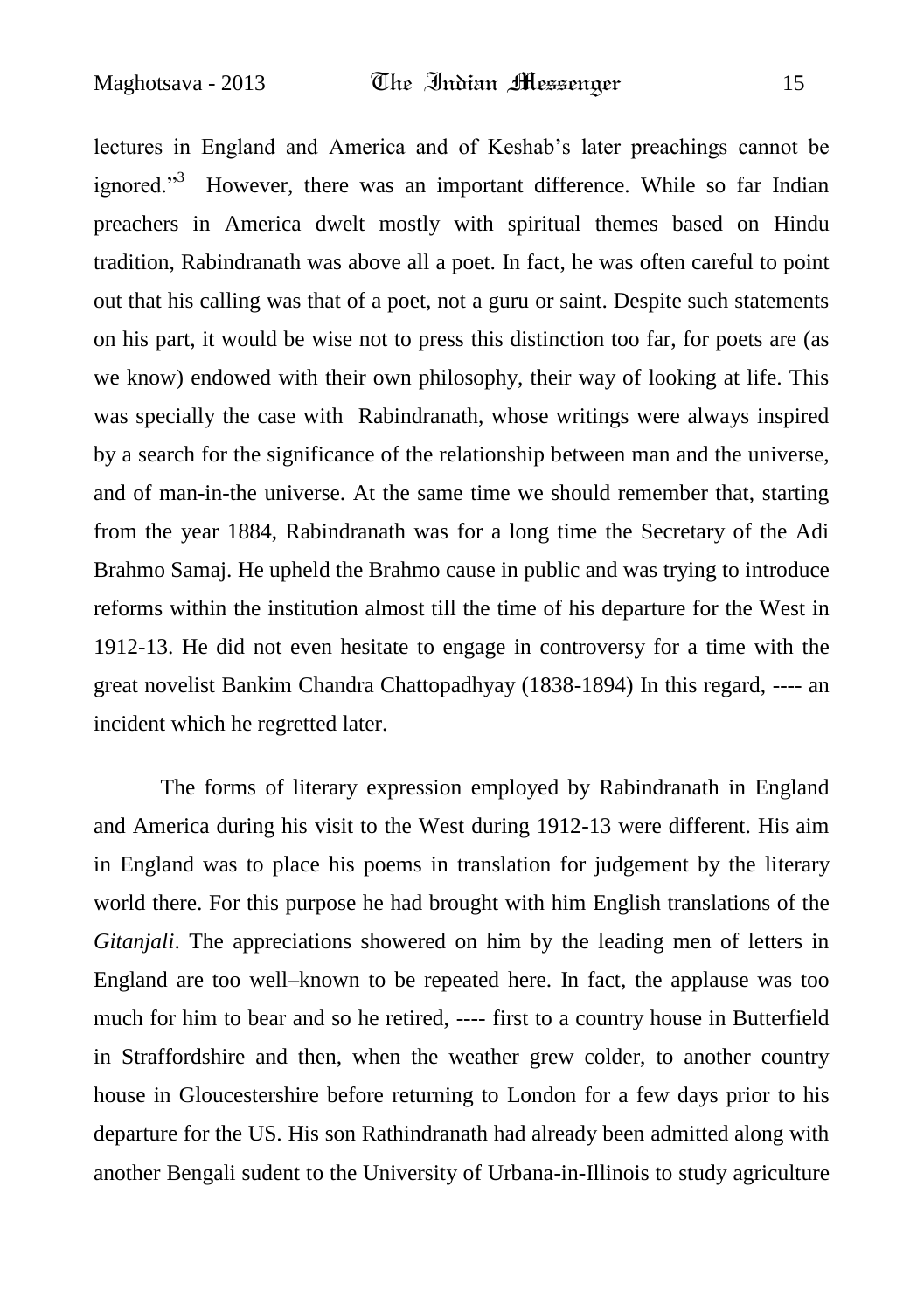and the poet came to spend the last two months of the year 1912 with them. The weather conditions pleased him. The air was pure and the place free from the bustle of main towns. The poet felt relaxed once more. But, a further task was waiting for him.

The success gained by the early preachers of Hinduism in America had led to the arrival of many fake god-men in that country. They aimed at nothing more than making money. But their presence created an adverse effect on the minds of the local people. In England they would have been soon exposed. But, in America they succeeded in deluding a section of the women. In fact, it was to prevent one of them from lecturing on Hinduism, that Rabindranath decided to deliver his first public lecture at an Unitarian Centre, the Unity Club in Urbana, on November 10,1912. The topic chosen for discussion was "World Realisation." The lecture was later incorporated under a changed title ("The Relation of the Individual to the Universe") in *Sadhana : The Realisation of Life*, a collection of essays by the poet which appeared in 1913. The lecture met with such popular approval that the poet thereafter had to deliver a discourse on some philosophical topic each Sunday during his stay at Urbana. These also were later included in the *Sadhana* under the title "Soul Consciousness" and "Realization in Action". Thus, while the poet had dedicated himself to translations and the writing of poetry in England, in America he was absorbed in the writing of philosophical essays.

Rabindranath"s philosophy was not something apart from his poetry. He was born in a family that had played a leading role in the religious reform movement in the country during the nineteenth century. A mystic by nature, his poems were the natural outpourings of his soul, *Gitanjali* being no exception. Though Rabindranath did not believe in organized religion, he had, as might be expected from a person of his religious background, a natural desire to meet representatives of the Unitarian faith. Thus, as Rothenstein writes in his book *Men*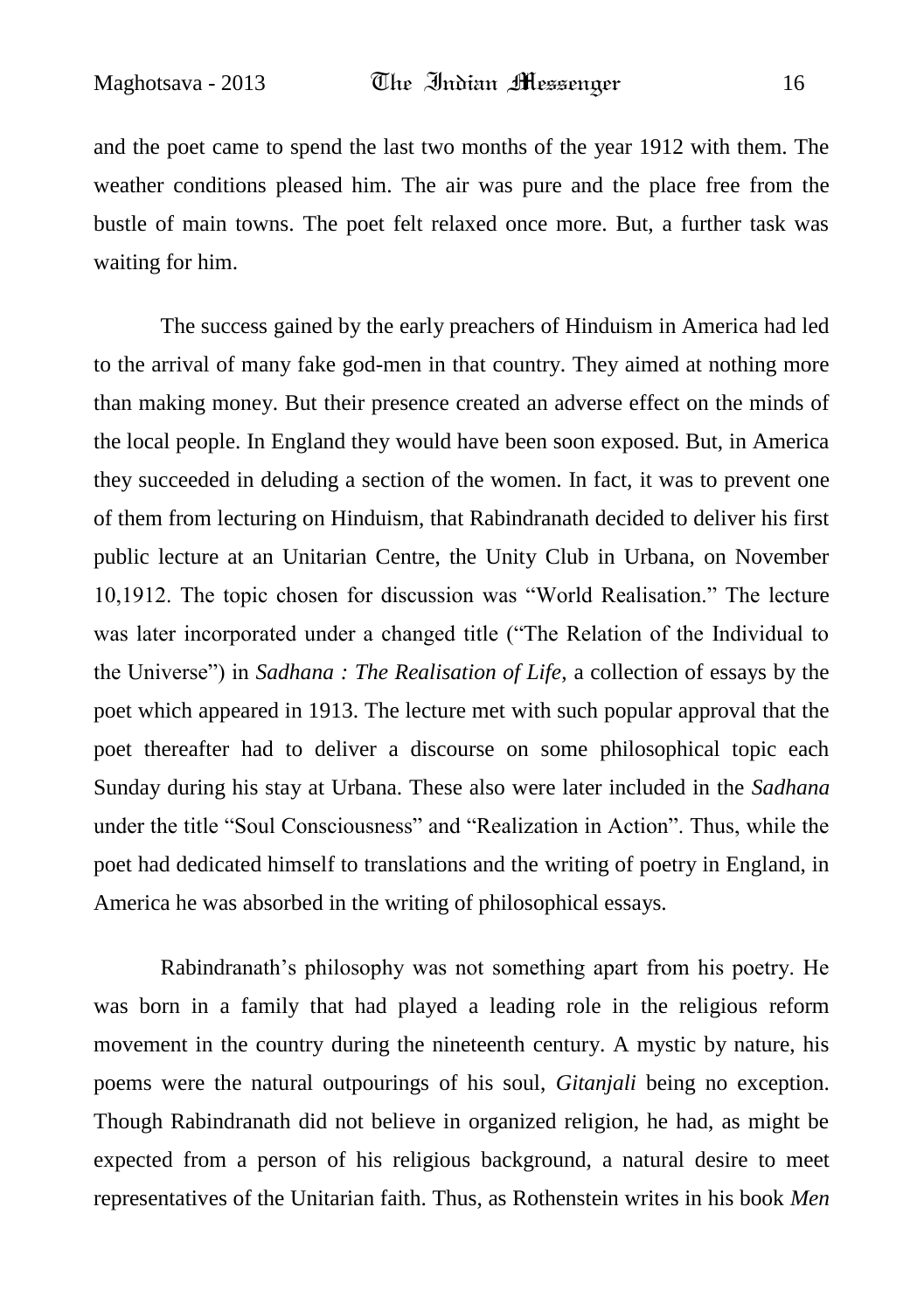*And Memories,* "One of the first persons whom Tagore wanted to know was Stopford Brooke; for Tagore, being a prominent member of the Brahmo Samaj, which was closely allied to Unitarianism, had heard much of him and Estlin Carpenter." Stopford Brooke; was, of course, a very respected literary critic and was one of the first to whom Rothenstein sent the English translations of the *Gitanjali*. He was overwhelmed, "I have read them", he wrote back," with more than admiration, with great gratitude, for their spiritual help and for the joy they bring and confirm, and for the love of beauty which they deepen far more than I can tell. I wish I were worthy of them."<sup>4</sup>

Resemblances between the ideas of Christianity and *Gitanjali* were noted by the missionary C. F. Andrews, who had come to India in 1904 and was present at the meeting at Hampstead Heath where Yeats had first read out the poems in translation. In an article contributed to the *Modern Review* of January,1913 under the title "With Rabindra in England", he disagreed with the manner in which Yeats interpreted the poems. Andrews wrote :

"He (Yeats) seemed somewhat obsessed by his idea of what was "Oriental" ---- a dangerous theme for one who knows the East only through books. The fact, the outstanding fact, was rather this, that Rabindra is universal – Indian, Oriental, it is true, but none the less universal, as Shakespeare and the Hebrew Prophets are universal. Again, the comparison with the "Renaissance" spirit seemed to me to miss the mark. The Renaissance spirit was more or less pagan; it leapt forward to the embrace of beauty too often at the sacrifice of moral purity. Rabindra was of the company of the 'pure in heart' who 'see God'. His joy in nature came through this inner purity : this inner purity had its source in a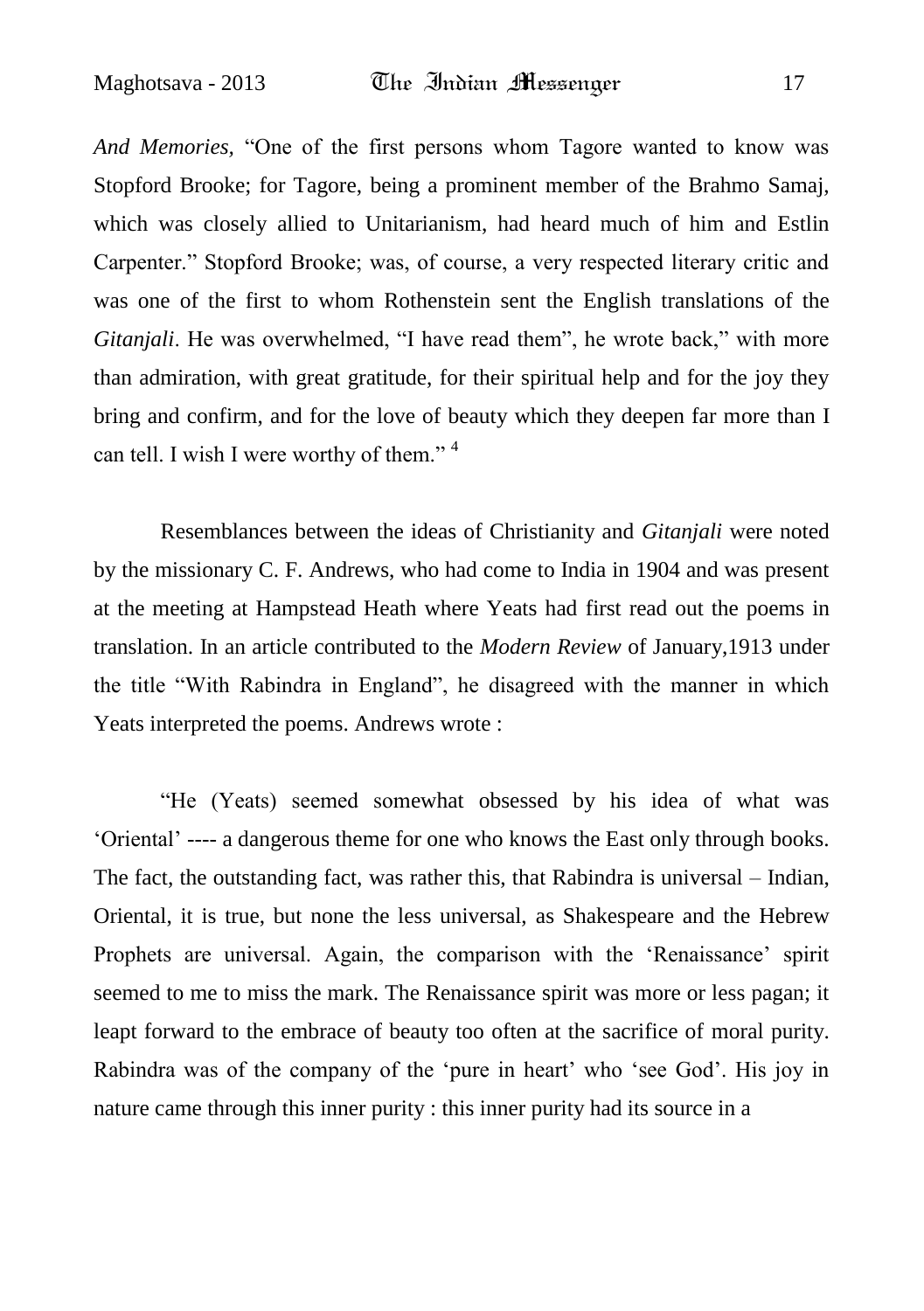renunciation which the Renaissance spirit recklessly refused to undergo, as it fed greedily from the forbidden fruit of the tree of knowledge."

Andrews clarified his position at a speech delivered in the Viceregal lodge at Simla on 26 May, 1913. It was published almost immediately after in the July issue of the *Modern Review*, 1913. At the end of the address, he concluded :

"The atmosphere of modern Bengal has been deeply permeated with Christian ideals and the sensitive nature of a great and noble poet should not live in that atmosphere without feeling their power. In all Rabindranath's writings I have found an appreciation of the Christian spirit in its purest form, and this has been, if I may make a personal confession, the deepest joy of my friendship and fellowship with him. But, as I have said, the main source of his religious conceptions, the source indeed of his appreciation of Christianity itself, ---- I find not in the vague and diffused atmosphere of modern Calcutta, but in his own deep study of the Upanishads, in the Buddhist ideal, in the Vaishnava hymns and in the sayings of Kabir."

The small town of Urbana in America's mid-West was then setting up its first Unitarian church. Mrs. Mayce F. Seymour, who was the poet"s hostess at the time of this arrival there, recounted her experiences in an article published in the *Visva-Bharati Quarterly* (Vol. XXV, Summer 1959). "It seems a happy coincidence", she said, "that at the very moment that a liberal faith was manifesting itself publicly in Urbana, the representative of a great religious movement in India, the Brahmo Samaj, already associated with the Unitarian churches in America, should have appeared there." The poet"s appearance increased the reverence for him. To quote Mrs. Seymour again,

"As for the Poet, when I showed his portrait to Rev. Vail, the Unitarian clergyman, he exclaimed, "I was going to ask you where you got that beautiful head of Christ?" Later, when Mrs. Kelley came to call, she murmured in awed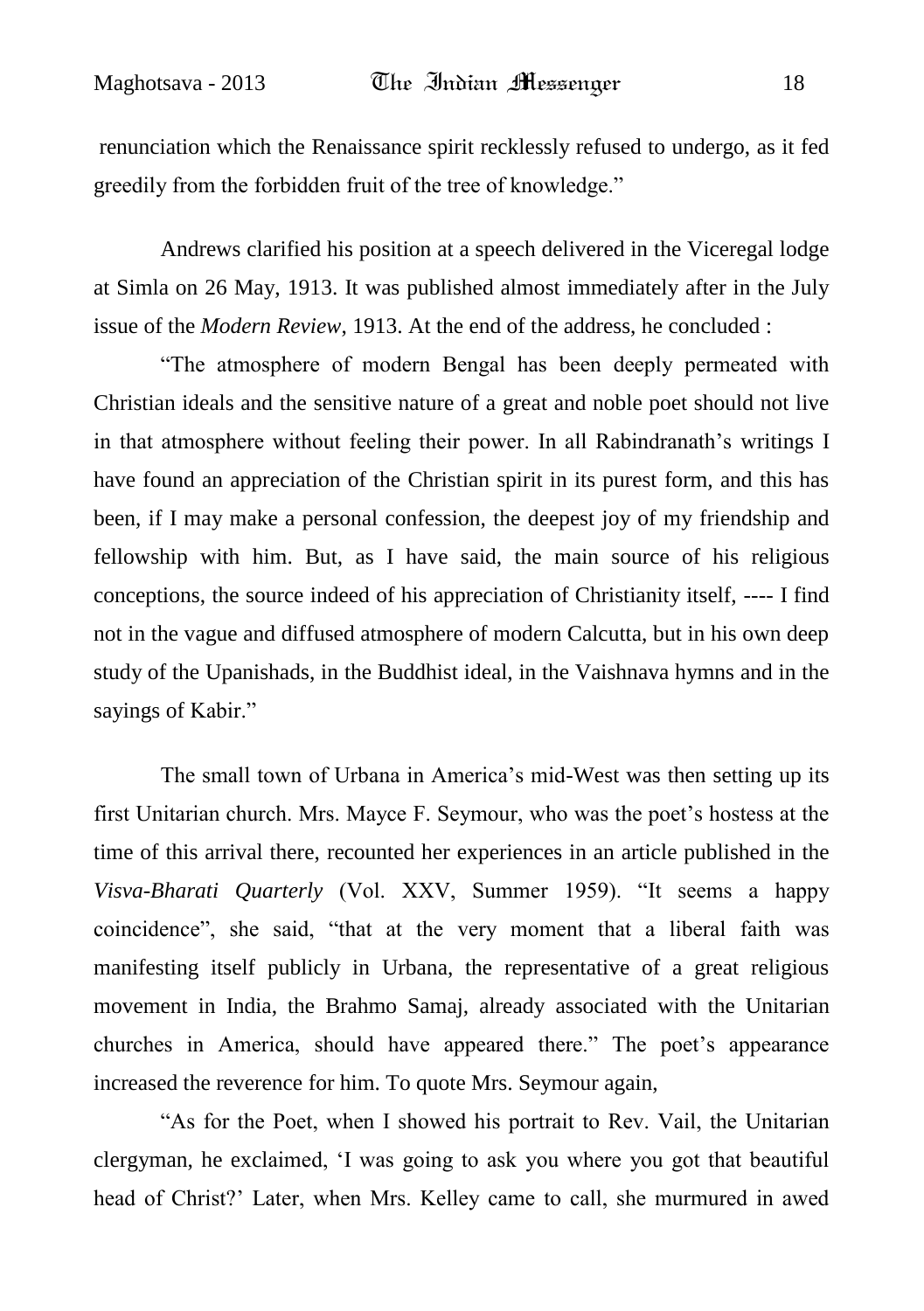tones as she held the likeness in her hands, "It looks like the ideal head of Christ." "

It was before this small group of admirers at Urbana that the poet first read out the essays that later went into the making of his book *Sadhana*. They also had the privilege of listening to the translations later included in the collections of poems *Gardener* (1913) and *Fruit-Gathering* (1916). The poems of the *Gitanjali*  reminded Mrs. Seymour of the musical perfection of the Psalms. Had an artist been present at the evening sessions which gathered round the poet at Urbana, he might have depicted, Mrs. Seymour imagined, a scene as follows.

"Sketching in hazily as a background the quiet group of listeners, most of us still young, open-minded, and sensitive to the outpourings of great ideas and to poetical expression, he would have concentrated on the central figure of the poet. He would have portrayed a commanding presence, of great beauty of countenance and dignity of bearing, of soft tan seated by the evening lamp, his face framed by thickly waving locks and flowing beard, his dark expressive eyes fixed on his manuscript, the leaves of which he turned with beautiful, tapering fingers."

It was during his stay at Urbana that Rabindranath received a letter of invitation from Charles William Wendte (1844-1931), Secretary of the National Federation of Religious Liberals, requesting him to address a meeting of the organization that was to be held at Rochester from January 28-30, 1913. Wendte"s letter dated December 10, 1912 expressed the desire that the poet speak on "Race Conflict". It was a topic that had agitated the Unitarians for long, race being associated with slavery, which the Unitarians by and large condemned. Channing and Theodore Parker, both of whom had a great influence on the Brahmo social movement, were vehement in their criticism of the institution. Rabindranath too, coming from a land ruled by a foreign power, had from his youth devoted much thought to the problem of racial arrogance that he found round him. The problem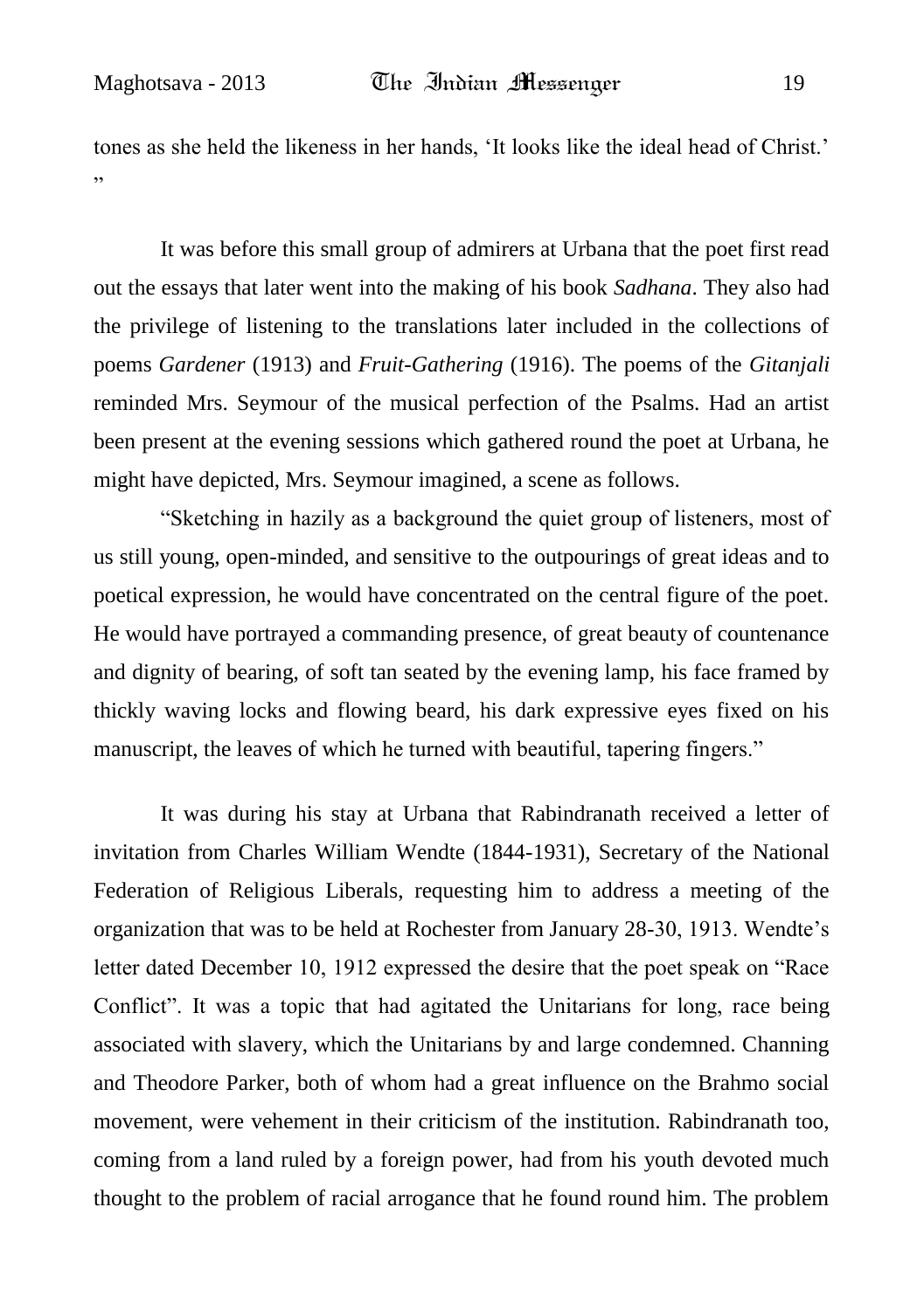of colour bar was the object of criticism in an essay that he had written in his youth on the relationship between Englishmen and Indians in 1893 ("Ingraj O Bharatbasi"). His vision was not restricted to India but included references to the way early European settlers had exterminated the aboriginal population of Australia and America. The experience of Africa and the colonial people living in Asia was also before his eyes. The scramble for empire among the European powers towards the close of the nineteenth century alarmed the poet. His only hope in the face of the impending crisis lay, he said time and again, with the liberal intellectuals within the European tradition, who had raised their voice against the tide of aggression. This was also the content of the poet"s lecture at the conference at Rochester, which was held by the National Federation of Religious Liberals in association with the Free Religious Association of America of which Wendte was at the time President, besides being the Secretary of Foreign Relations of the American Unitarian Association. Writes David Robinson :

"In the first decade of the twentieth century he became the principal force behind a series of international religious congresses that brought American Unitarians together with European and Asian religious liberals. Wendte"s hopes that these meetings would eventually develop into a real religious movement were crushed by World War I." <sup>5</sup>

The Rochester conference brought Rabindranath in contact with the famous German philosopher Rudolf Christoph Eucken (1646-1926), who had been awarded the Nobel Prize for Literature in 1908. Eucken believed that it was man"s duty and privilege to overcome nature through continuous spiritual striving. He found a kindred soul in Rabindranath and was extremely appreciative of the *Gitanjali*. Wendte had also requested Rabindranath to deliver an address on the Brahmo movement while at Rochester, but whether the lecture was actually delivered we do not know. The Unitarian journal *Christian Register* (Vol.92) in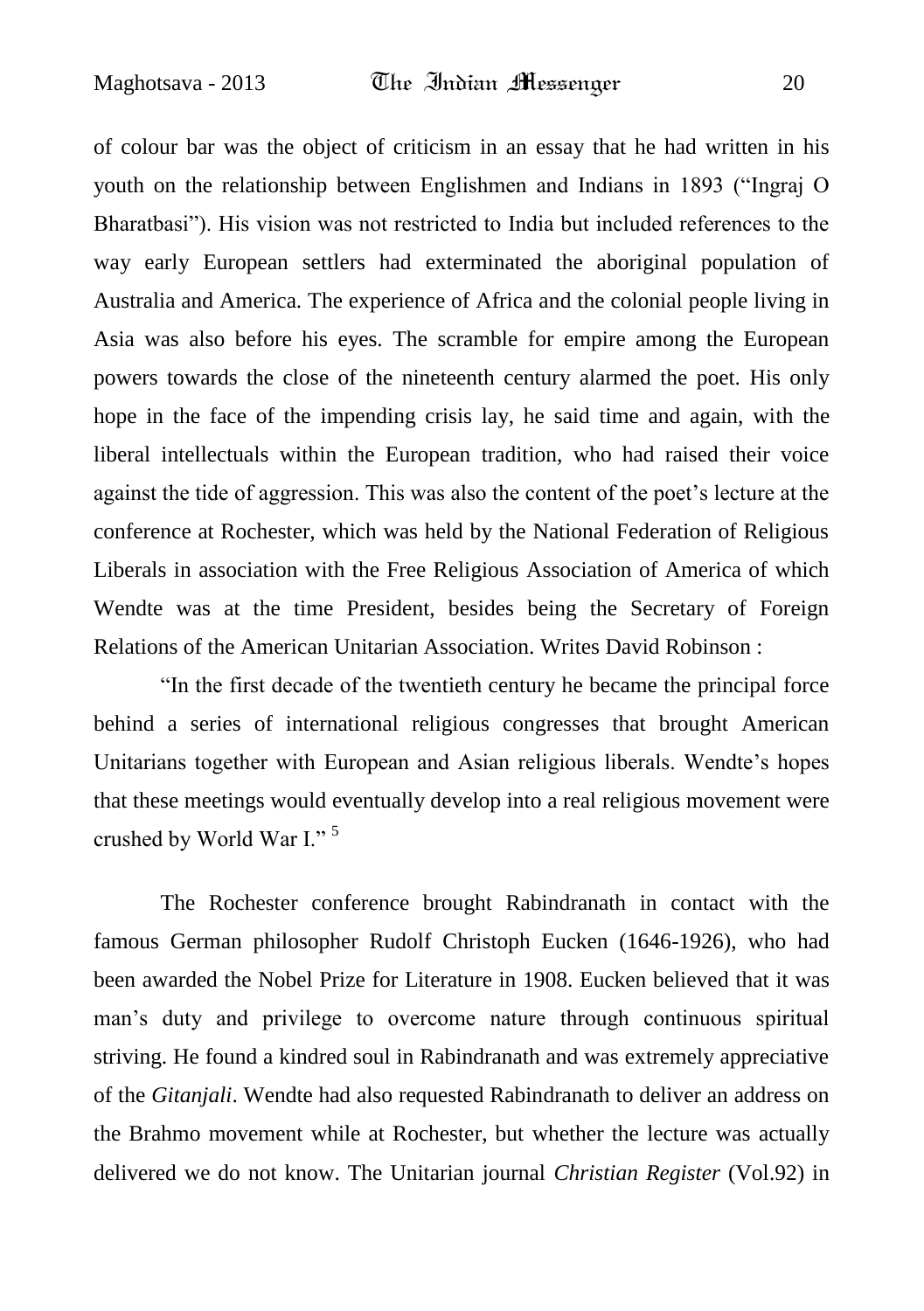its report of the Rochester Congress remarked that the words the words of the poet were the noblest uttered in the meeting. None of the delegates present was as well-reputed in the world of literature as he. $6$  That the poet enjoyed the experience of Rochester is indicated by his letter to Wendte dated June 12, 1913 in which he expressed a desire to attend the 1913 Congress of Religious Liberals at Paris that year. Ultimately his wish did not materialise. His name was announced as President of the International Congress of Liberal Religions which was scheduled to be held in Bombay in 1915 but never took place as the First World War intervene. <sup>7</sup>

Rabindranath returned to Urbana in 1916 for a short while during his second tour of the United States, when he renewed his old acquaintances. But, it was the earlier visit that was really important. It renewed Unitarian perceptions about India. The American Unitarian missionary Jabez Sunderland visited Calcutta and met prominent intellectuals of the city in December, 1913. Sunderland"s *book India In Bondage* was published by Ramananda Chattopadhyay, editor of the *Modern Review* (a leading monthly journal of the time) in 1929. The small group that Rabindranath had met at Urbane observed his birthday each year for a long time.

#### **References :**

1. For an exchange of these letters see Dilip Kumar Biswas ed*. The Correspondence of Raja Rammohan Roy*, Vol. I (Calcutta, 1992). For a detailed account of the relationship between American Unitarianism and the Brahmo Samaj see the present author"s article, "Baptists, Brahmos and Unitarians" in *Explorations in History : Essays in Honour of Prof. Chittabrata Palit* edited by Abhijit Dutta, Keka Dutta Roy and Sandeep Sinha (Calcutta, 2003), pp.336-352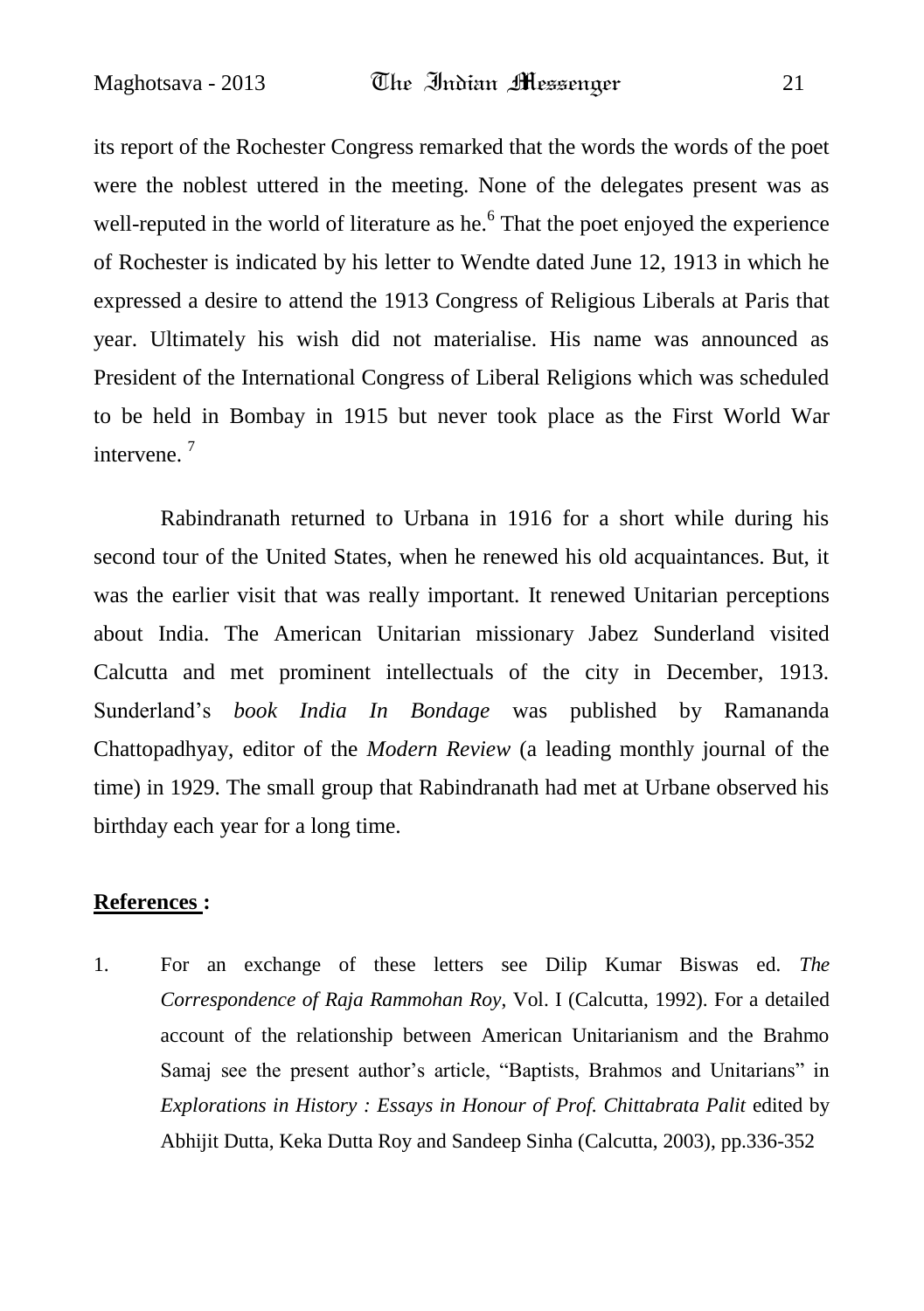- 2. Sophia Dobson Collet, *The Life And Letters of Raja Rammohun Roy* edited by D.K. Biswas and P.C. Ganguli (Calcutta, 1962 edn.), p.315
- 3. Spencer Lavan, *Unitarians and India : A study in Encounter and Response* (Chicago, 1991 edn.), p.165
- 4. Prashanta Kumar Pal, *Rabijibani*, Vol. VI (Calcutta, 1993), p. 315
- 5. David Robinson, *The Unitarians And Universalists* (Connecticut, 1985), pp.334- 5.
- 6. P.K.Pal, *Rabijibani,* p.364
- 7. Lavan, p.166.

### **BRAHMOISM: RELIGION OF PEACE**

"The religion of the Brahmo Samaj is the religion of peace and concord, It says, let there be no more discord and division among the children of God – for there is but one God, one Church, one sacred bond and brotherhood. Between man and man there is no barrier; they are all children of one Father. All old feuds between man and man, between nations and nations, sects and sects, between religion and science, between priest and the layman, between God and the world may cease now."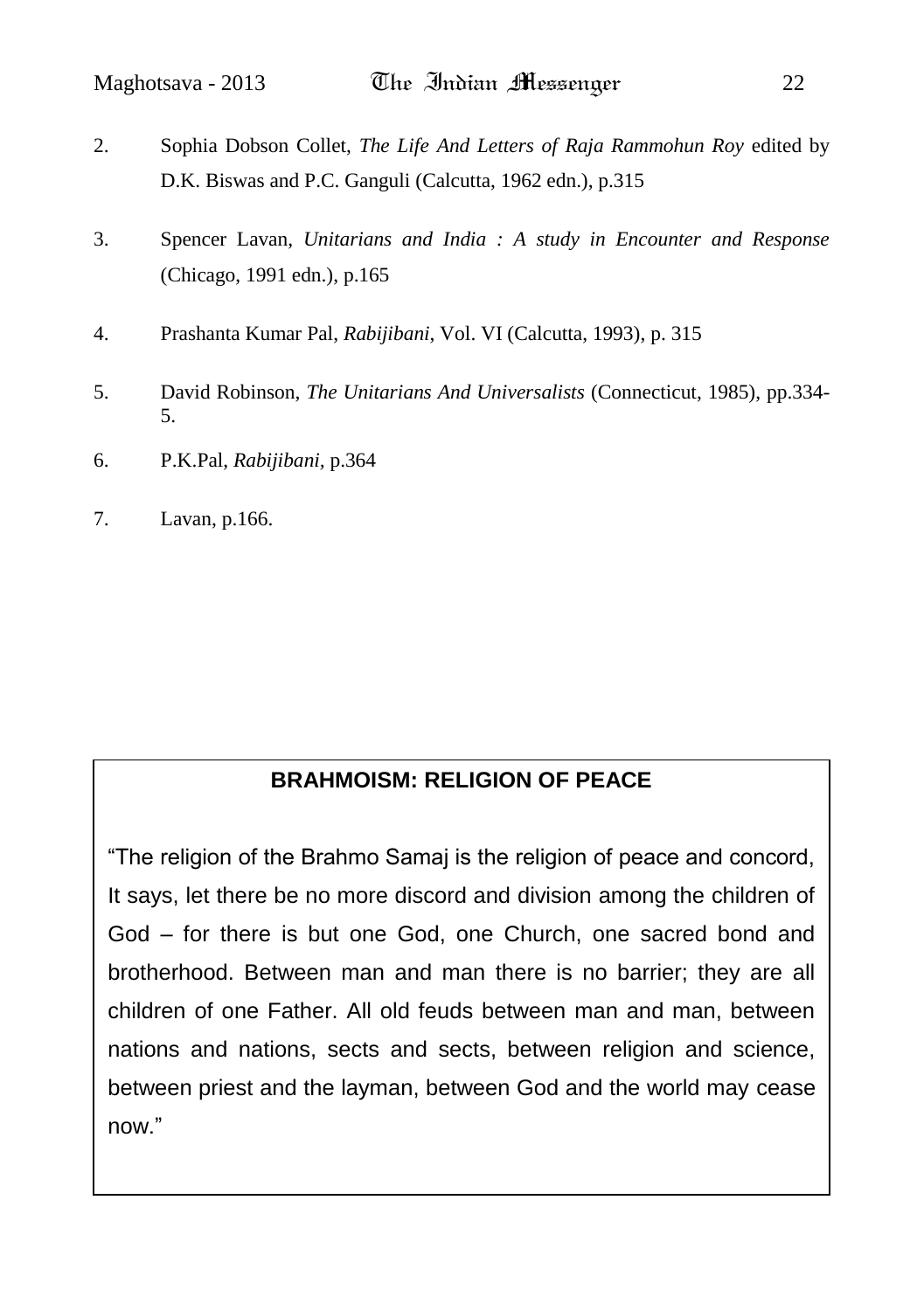#### **[Who is to stop pilgrims running amok in the forests](http://mazoomdaar.blogspot.in/2012/09/who-is-to-stop-pilgrims-running-amok-in.html)**

Jay Mazoomdaar Independent journalist and film maker

Millions of pilgrims enter India"s protected forests, including many high security national parks and tiger reserves, to visit temples. On Tuesdays and Saturdays, the crowd swells to thousands. Mega annual events attract lakhs of devotees.

It is impossible to monitor such crowds when they fan out inside forests, camp, lop firewood, cook, bathe and litter. Human waste causes contamination and plastic waste chokes herbivores. Too many speeding vehicles threaten wild animals and blaring loudspeakers scare them away. It's anybody's guess what poachers make of the open season.

No administration stops pilgrims from entering protected forests. But this month, lakhs of pilgrims taking over Ranthambhore tiger reserve for the annual Ganesh mela has made news. Frustrated with the now-two-month-long interim ban slapped by the SC on tourism in core tiger forests, many are accusing the authorities of double standards for allowing rowdy pilgrims while shutting the door on law-abiding tourists.

A religious congregation cannot be challenged in India without grave consequences. Understandably, the Sawai Madhopur district administration and the Ranthambhore management pleaded helplessness. To be fair, the administration worked admirably to remove tonnes of garbage as soon as the fair got over. But the educated, liberal, tiger-loving tourist cannot quite stomach the rural pilgrim"s wanton disregard for wildlife and forest laws and the state"s helplessness compounded by vote bank politics.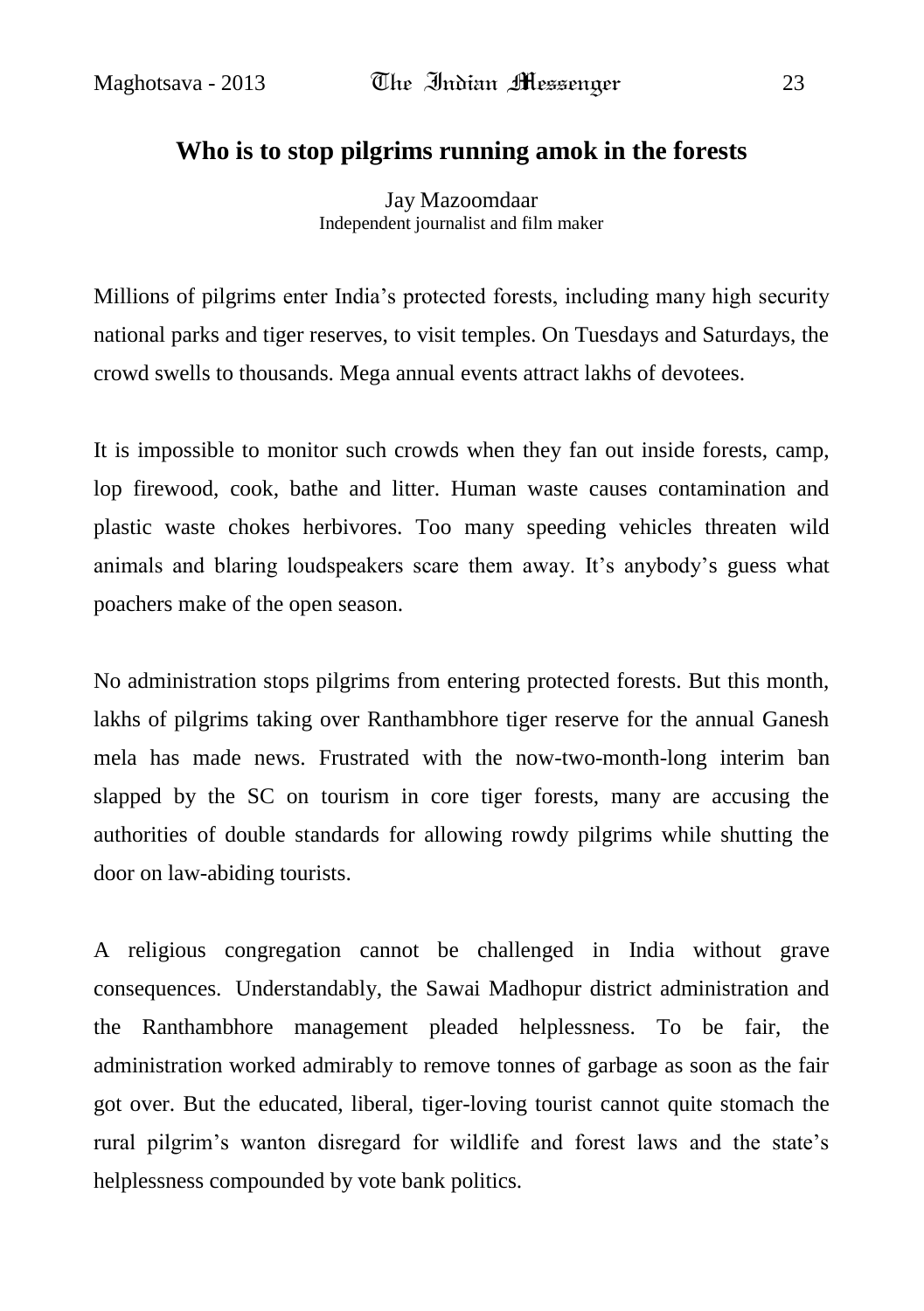But is any of it surprising? For the politician, allowing people access to their forest temples is far easier than ensuring food, shelter and jobs. The state, we know, is secular and the state knows the convenience of absence. The average Indian pilgrim is not known for public hygiene. Those familiar with the hinterland will know how every household keeps the indoors clean by dumping every bit of garbage outside the door and how an open sewage is nobody"s problem. The forests, remember, are the outdoors.

Not all pilgrims entering forests are poor or rural or uneducated. But none of India"s billion salt-of-the-earth villagers believes that a little lopping can harm a forest or taking an oily dip in a stream contaminates it. Forests naturally have a liberating effect on millions used to squatting by village bushes. Also, they are either blissfully fatalistic about animal encounters or aware of their strength in numbers and the resulting dispensability of a few for earning a little compensation from the government.

The welfare state, of course, is never totally absent. During the Ganesh festival in 2010, the Ranthambhore management regularly baited a wayward tiger that had earlier killed a man, to keep it from the pilgrims. The priorities are readily switched during such unusual times because no reserve manager wants to face a local politician leading the funeral procession of a wildlife attack victim, with a devout mob in tow.

However harmful to the wilderness and unacceptable to many of us, these are Indian realities. To feel outraged by these is to proclaim a complete lack of understanding of or an arrogant disregard for how our societies function far away from feel-good urban activism and debates. Sadly, nestled in this mock outrage,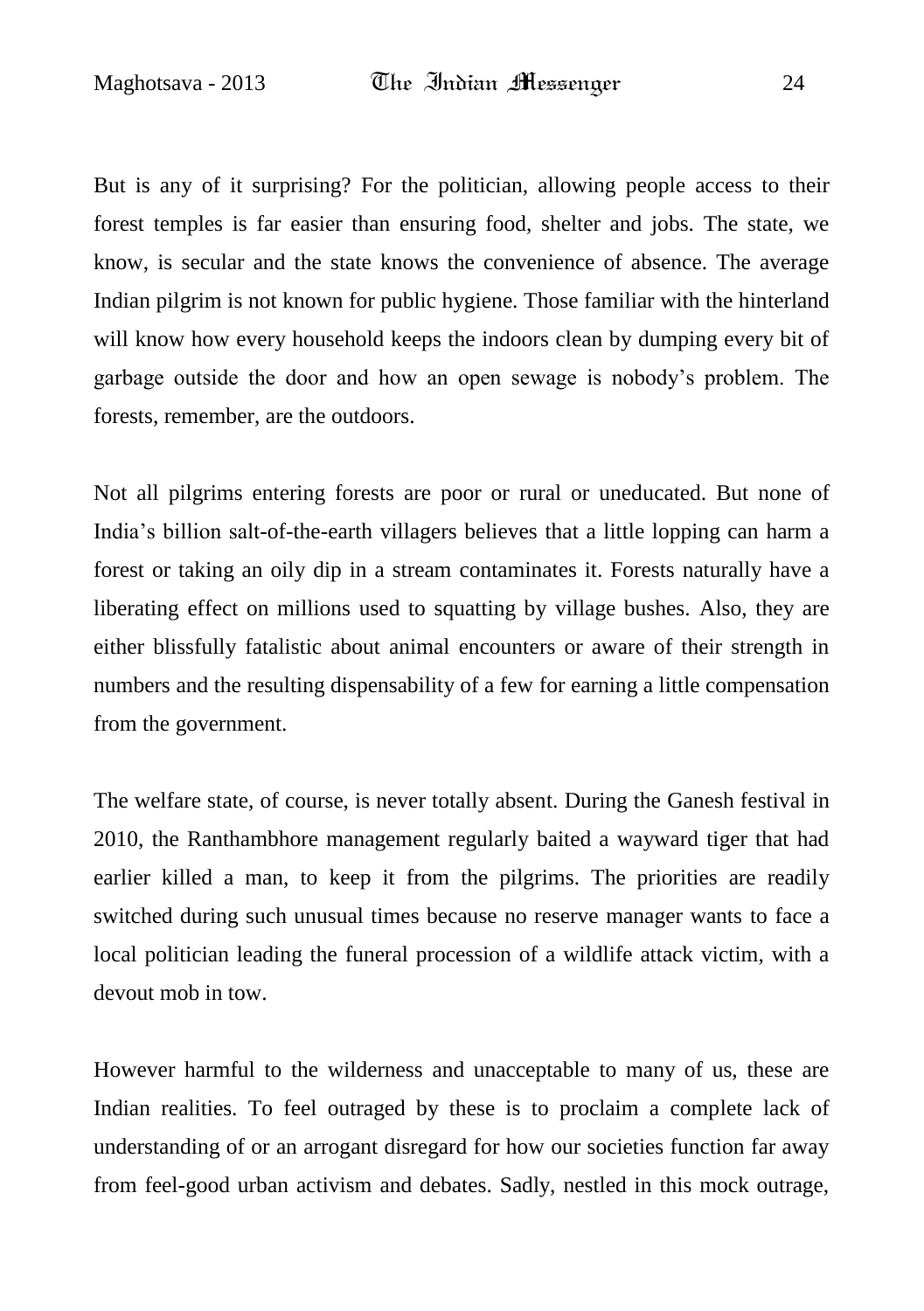the tiger-loving tourist"s real argument – why deny us our little indulgences when they get away with doing so much – does not hold water.

Laws require social resonance to be effective. Murder, for example, is both legally punishable and socially unacceptable. But certain laws – barring child marriage, for example – took many decades to gain social acceptability. Conservation laws that make certain areas out of bounds for people are barely three to four decades old.

Unlike collecting firewood or poaching which are issues of material rights and have always been determined by the ruler, religious rights have almost always been a given. So when they enter the forests in thousands, the rural pilgrims do not reckon they are breaking any law. They are simply following a tradition as most of these temples were in place much before the green legislations or even the state of India came to be.

Increasing use of loudspeakers, plastic and cooking gas is evident. Gangs of young mischief makers can at times get innovative. Otherwise, the pilgrims still follow the same routine they did, say, 50 years ago. Much of it is callous but if they camp outdoors, they must also cook, bathe, eat and defecate. It is simply beyond their comprehension how any of it can possibly harm the forest or wildlife.

Nature and the elements are worshiped in all oriental religions. Trees and animals are revered as powerful symbols. Religion has been the reason why most Indian societies are remarkably tolerant towards the wild. The result is no less than a miracle and all carnivore species, except one, survive in the world"s most densely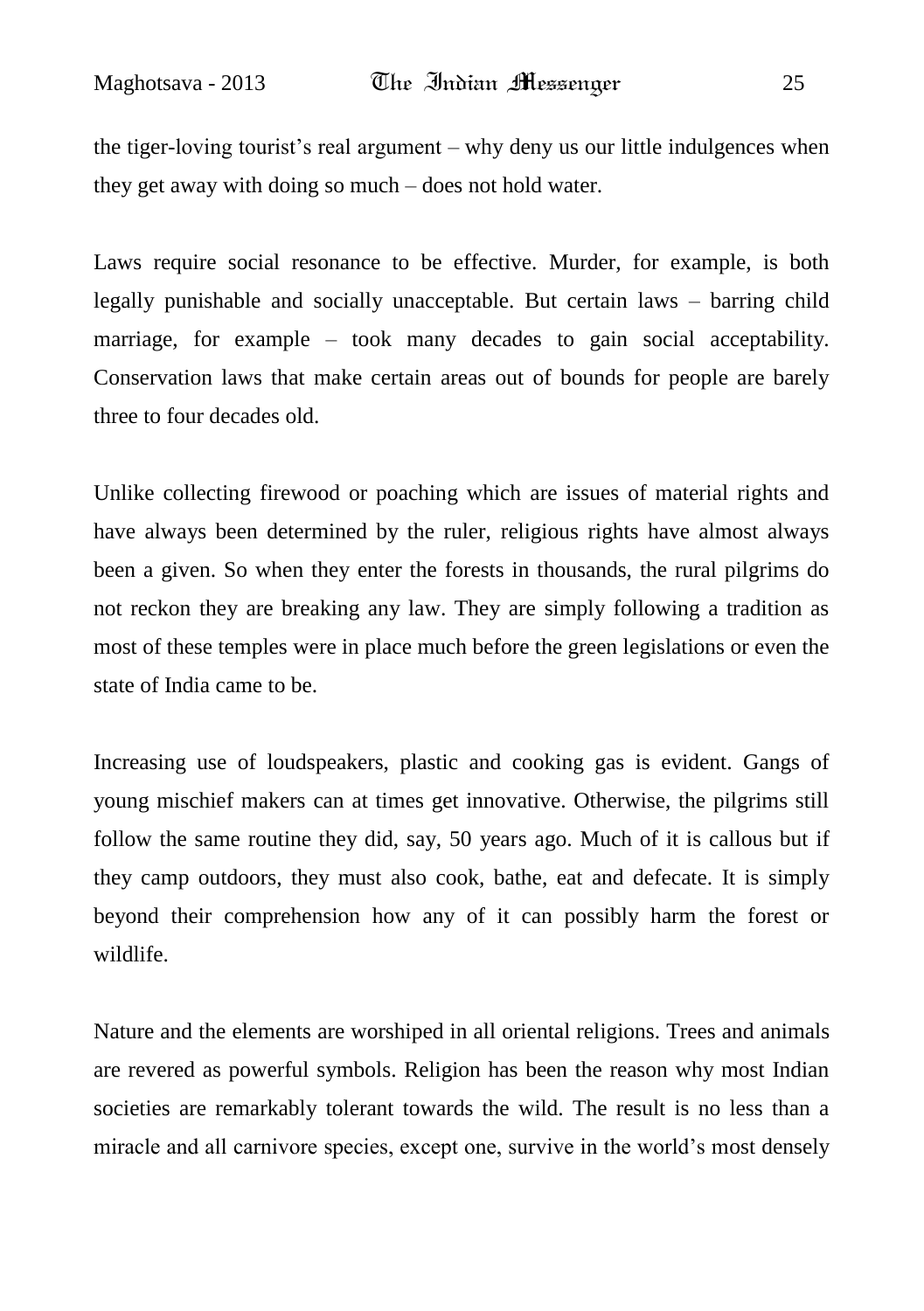populated country. Yet, no forest temple trust or pilgrims I met ever claimed to be conservationists.

The rural devout does not know the science of conservation. For long, it has been a way of Indian life. Growing population and shrinking wilderness have changed that equilibrium in recent times when even traditional lopping and grazing leads to deforestation because of the sheer scale involved. But killing wild animals is still a taboo in most parts. In fact, the biggest threat from pilgrims is their feeding of wild animals. They have no idea why it is not good for the wild; just like they cannot fathom how bathing, cooking or defecating inside forests can possibly damage the environment.

On the other hand, most tourists and hoteliers assert that the tiger would not be secure but for tourism. The majority of these tiger-lovers knowingly flout the rules when it suits them. Some of these violations, such as blocking animal corridors or baiting big cats, are criminal offences. But even seemingly inconsequential acts, such as crowding or getting too close to wild animals for better viewing, are far more condemnable than the pilgrim"s excesses because these are carried out with full knowledge of potential consequences.

If the conservationist indeed feels outraged by the rowdy pilgrim, that outrage better be directed inward. The biggest failure of modern conservation practiced by the urban elite is its inability to go beyond convenient symbolism. Instead of taking the message to the masses living around and affecting the forests, it is happy to create urban constituencies of glorified tourists (experts, activists, media et al), affluent tiger lovers and tourism service providers who seek to monopolies the country"s best forests for their intellectual and business pursuits.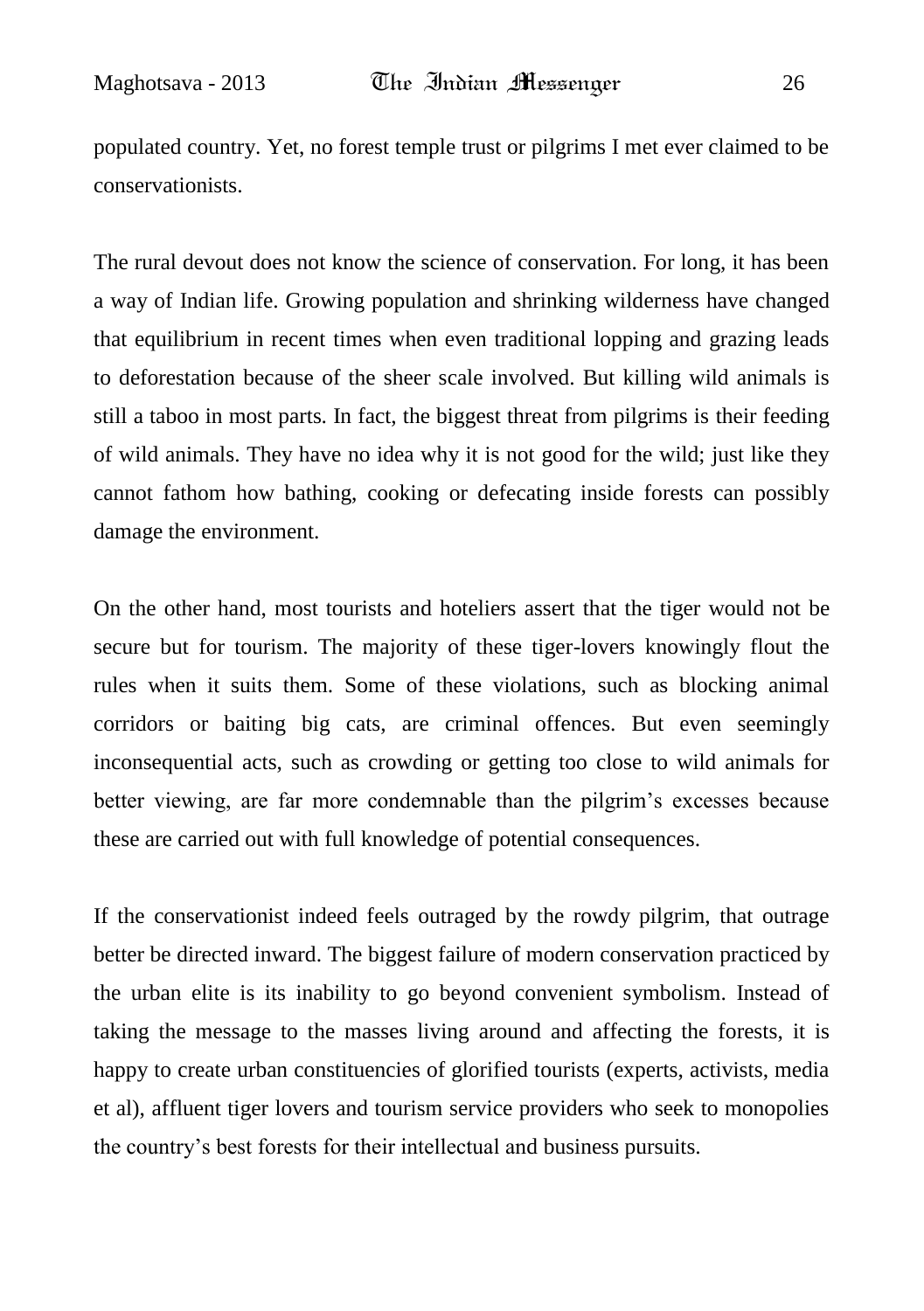It is already beyond the financial, even social, means of the average Indian villager to enter the tiger reserve next door as a tourist. When they run amok inside the same forests on certain auspicious days of the year, it is a blatant reminder from the grassroots of our exclusionist conservation. It does not demand outrage but introspection.

- First Post

**THOU** hast made me known to friends whom I knew not. Thou hast given me seats in homes not my own. Thou hast brought the distant near and made a brother of the stranger.

I am uneasy at heart when I have to leave my accustomed shelter; I forget that there abides the old in the new, and there also thou abidest.

Through birth and death, in the world or in others, however thou leadest me it is thou, the same, the one companion of my endless life who ever linkest my heart with bonds of joy to the unfamiliar.

When one knows thee, then alien there is none, the door is shut. Oh, grant me my prayer that I may never lose the bliss of the touch of the one in the play of the many.

*- Rabindranath Tagore*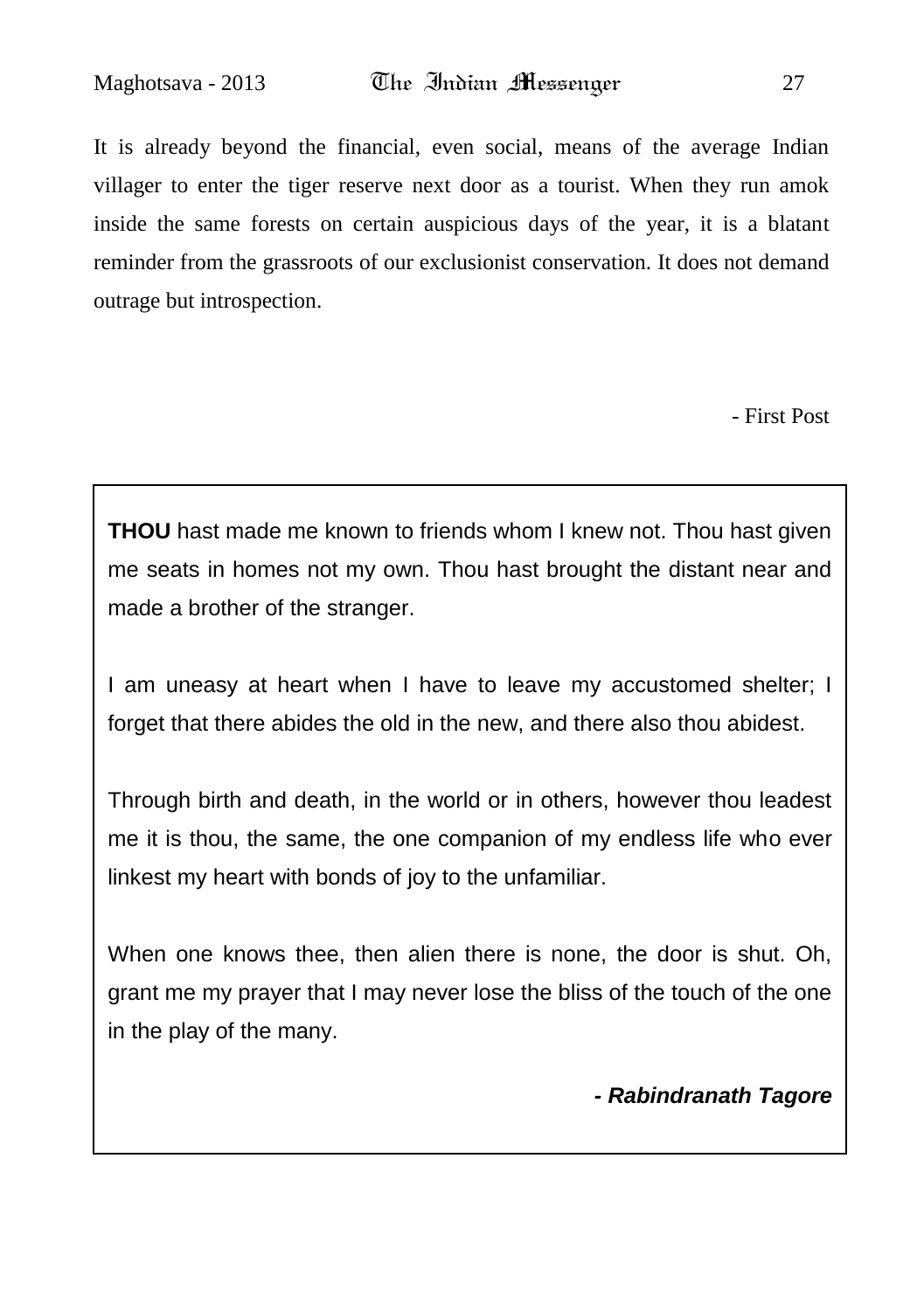#### **Freedoms Religious Foundations**

Dr. Arnold J. Toynbee

What does our Western Civilization stand for ? Let us suppose that today we were to put this question first to a non Western and then to our Western selves. What would be the answers that we should get ? To day, I believe, the two answers would be very different from one another. I think the non-Western"s answer would be "Oh, the Western Civilization stand for technology. And I fancy our own answer would be that the Western civilization stands for the sacredness of the individual human personality.

Now, let us imagine the same question being put several hundred years ago to our Western ancestors and to their non-Western contemporaries. I think the answers that those two parties would have given would not have been different. I think they would have been identical with one another. And I think this identical past answers would have been different again from either of the two answers that our question would receive today. I think in the past, non-Westerns and Westerns would have agreed with each other in answering that the Western civilization stood for Christianity. No doubt they might have disagreed, both about the merits of Christianity and about the standard maintained by the West in the practice of Christianity. But, subject to that, I think they would have been right in holding that the West stood for Christianity, As Christianity was, at that time, the West"s avowed and genuine ideal, however far the West might fall in its practice from attaining its Christian ideals.

Then I could come to the point which leads us to the present day. I would say that during the recent age, when our Western society has been enjoying a temporary ascendancy in the world, the West has been remarkably indifferent to the religious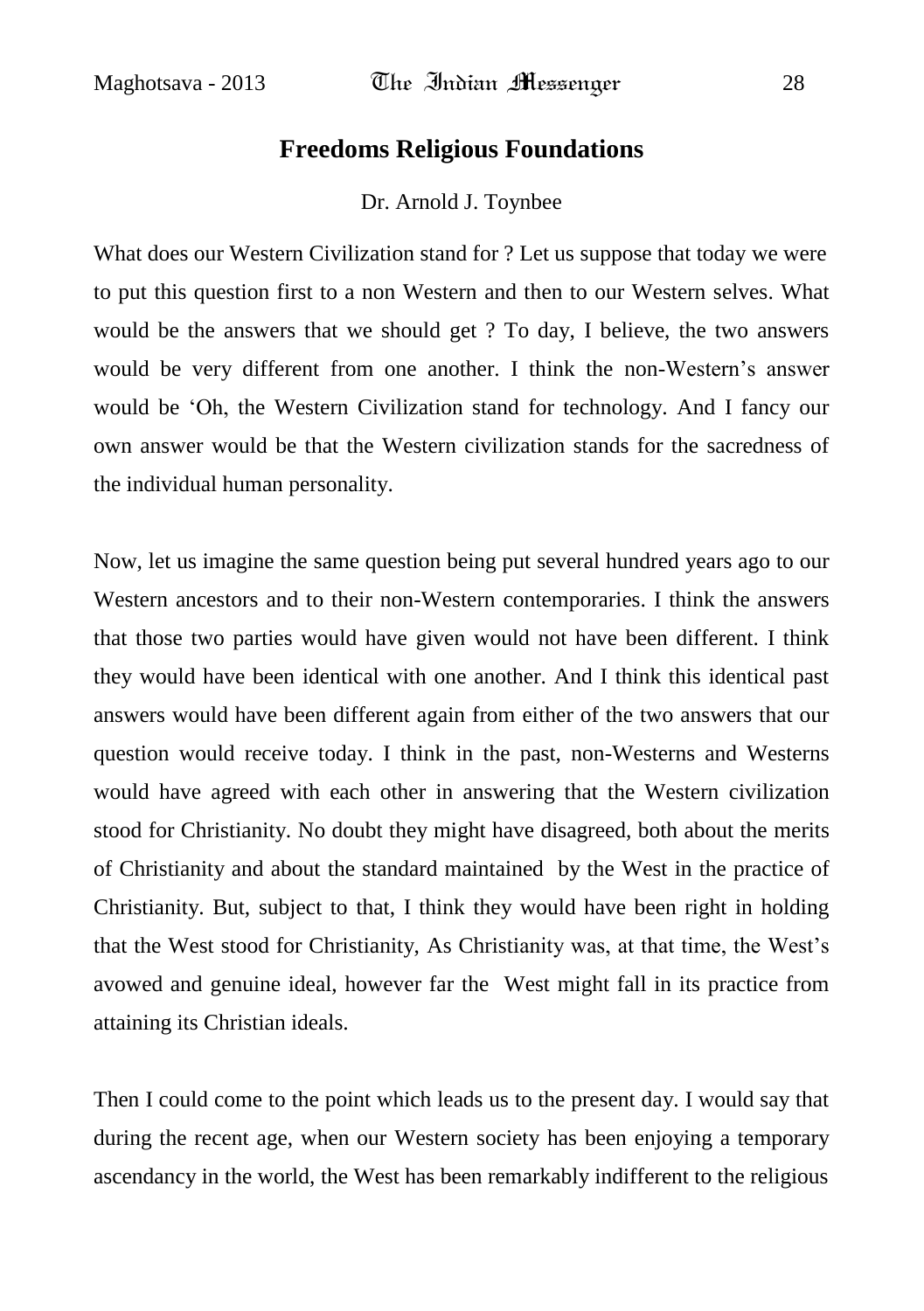foundations of its freedom. This unchallengeable ascendancy that the West did enjoy within living memory in the world lasted for more that two hundred years, I believe two hundred and fifty years.

Since 1914, the situation has changed. Within these last years, the West has lost its previous ascendancy – and, at the same time, it has lost its previous confidence in itself. Today, the West is confronted by formidable new challenges from outside which it has not the power to meet by the old simple method of imposing its will on all outsiders by force. When one does not command a decisive superiority of force over one's neighbours, one's only alternative is to argue one's case with them, if one is not willing to resign oneself to see one"s case go completely by default. And this is the position in which the West finds itself today. We can no longer command the assent of Asia and Africa by armaments – we have to win their consent, if we can, the Western outlook and the Western Way of life are better than the rival systems which are, now, once again, competing with our Western system, for the allegiance of the human race.

And one cannot, of course, put a case to their people, unless one has first examined it oneself. And then further, we should now find ourselves, I think, completed to re-examine the foundations of our belief, even if we had no external challenges to meet let us try and think away communism, think away Russia  $- I$ do not think that abolition of communism in Russia would let us off having to reexamine the foundations of our beliefs. Because why is our Western way of life being challenged once again by non-Westerners today? Because within these last forty-one years the West has lost power and the Western way of life has lost credit. And behind these two losses that we have suffered is one and the same cause; what has enfeebled the West and has, at the same time, discredited it is the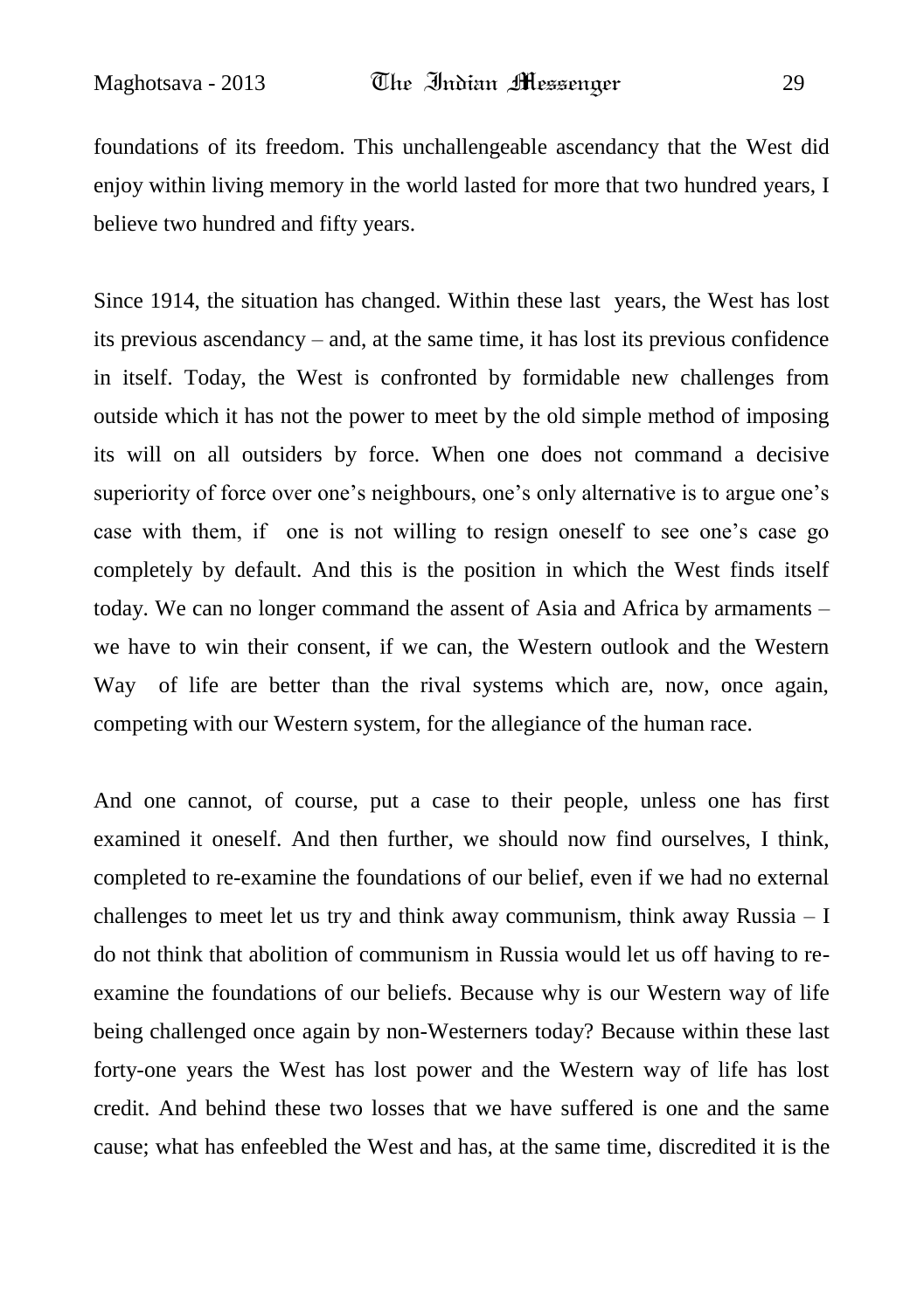atrocious- you might call it fratricidal-warfare within the bosom of our own Western society which we have been fighting since 1914.

The record of this betrayal has been written by us into history. It is lain to the rest of the world and it stares us, ourselves, in the face. The great security of our Western civilization has been our belief in the sacredness of the individual human personality, and yet, we have allowed freedom to be overthrown and abused and derided in several great Western countries by native Western rulers, to whose rule the peoples of those countries have submitted for long periods of years.

So today we cannot any longer avoid asking ourselves in all the countries of the West. What are the foundations of our Western freedom? Are these foundations firm? If they are not firm now, have they perhaps been firm in the past? And if they have decayed, is it possible for us to restore them? What are the conditions for keeping individual human beings free?

I think that the first and the most fundamental of these conditions looks, at first sight, rather, paradoxical. I could put it this way – that man cannot be free unless he recognizes the truth that he is not the sovereign independent lord of creation. It is put in the 6th and 7th verse of the 82nd Psalm  $-$  'I have said, Ye are gods  $\ldots$ But ye shall die like men, and fall like one of the princes." When man mistakes himself for God, he is sounding the death knell of human freedom, because when man comes to believe that he is God, he falls to worshipping himself; his human idol is not the individual human being, it's the collective power of corporate humanity - the great beast, Leviathan. You remember that semi-mythical beast that half whale and half a hippopotamus in the Old Testament - and you remember how that name, Leviathan, was taken by an English philosopher, Thomas Hobbes, three hundred years ago, for the title of a famous book. He wrote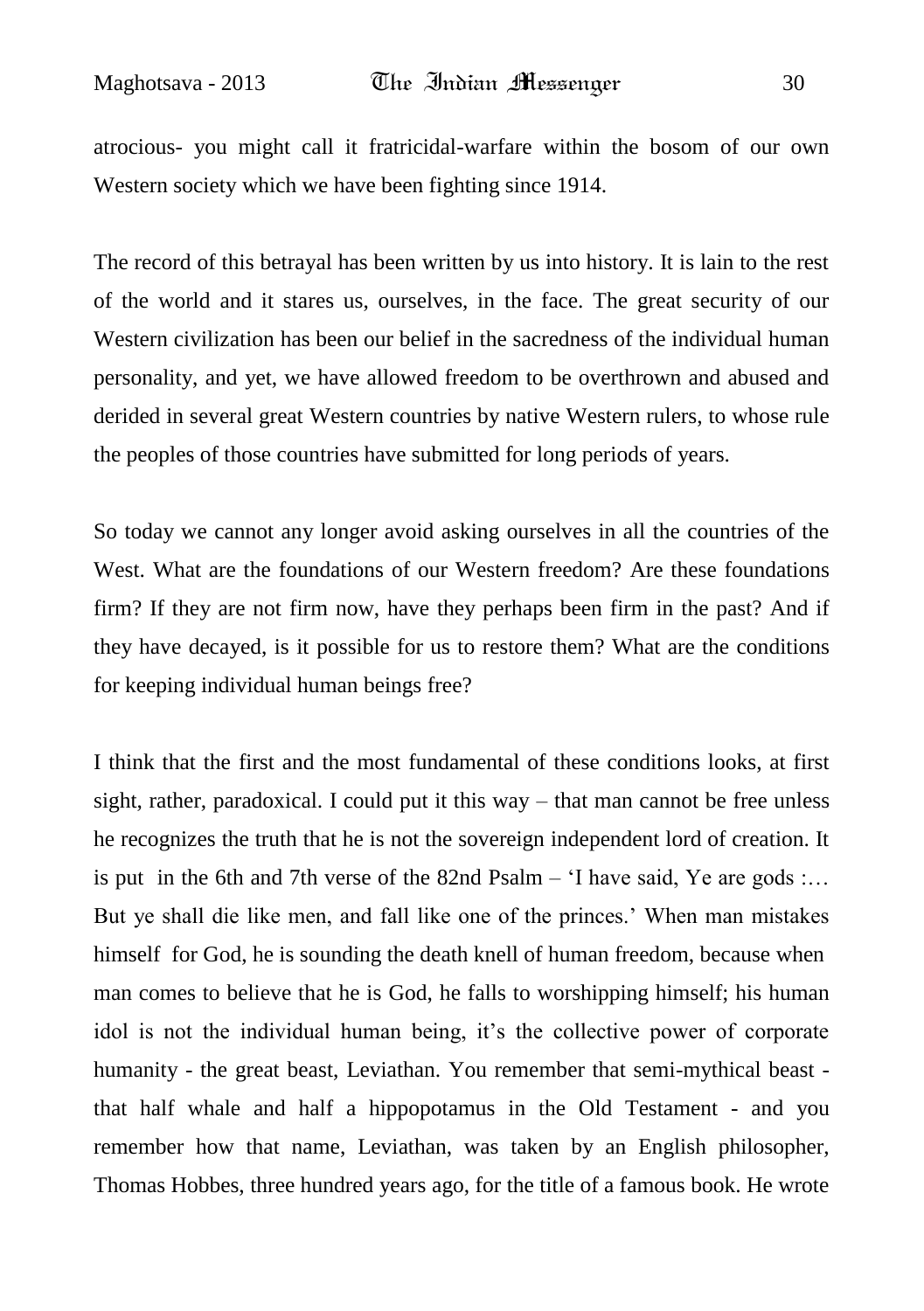that book in a time which, like our own time was a painful time to live in. He wrote it with a sense of consternation at the demoniac character of the spiritual forces that had been let loose by the seventeenth century Civil War in England between the Parliament and King Charles I. So I would say, when man worships himself, he loses his freedom and he losses it because what he worships is not his individual freedom, but his collective power. The idolization of collective human power turns all the idolators into slaves and I would add that the most abject slave of all is the nominal despot in whose person this idolized collective human power has so often been symbolized.

Technology, instead of religion, is what our Western civilization has, in fact come to stand for by our time, some three hundred years after the seventeenth century beginning of our revolutionary Western transfer of spiritual values. That would be the diagnosis of any non-Western observer of our Western civilization today. And, in making that diagnosis, would not the non-Western observer of our twentieth century Western civilization be substantially right? And yet, at the same time, we ourselves are speaking the truth when we declare that, for our part as we see it, what our western civilization stands for today for us, is not technology, but is still the sacredness of the human individual personality. We twentieth century Westerners hold personal freedom just as sacred as our predecessors did, but here is the paradox of our present position. We still place supreme value on this traditional Western spiritual treasure. In becoming devotees of science and technology, we have not ceased to be devotees of freedom; but in relinquishing our hold on Christianity, we have deprived our belief in freedom from its religious foundations. And if I have been right in finding those foundations in Christian beliefs about God and man as a part of Christianity"s heritage from Israel"s our present position in the West is not merely a paradoxical one, but also one that cannot last. We are, in fact confronted, I believe by two alternatives between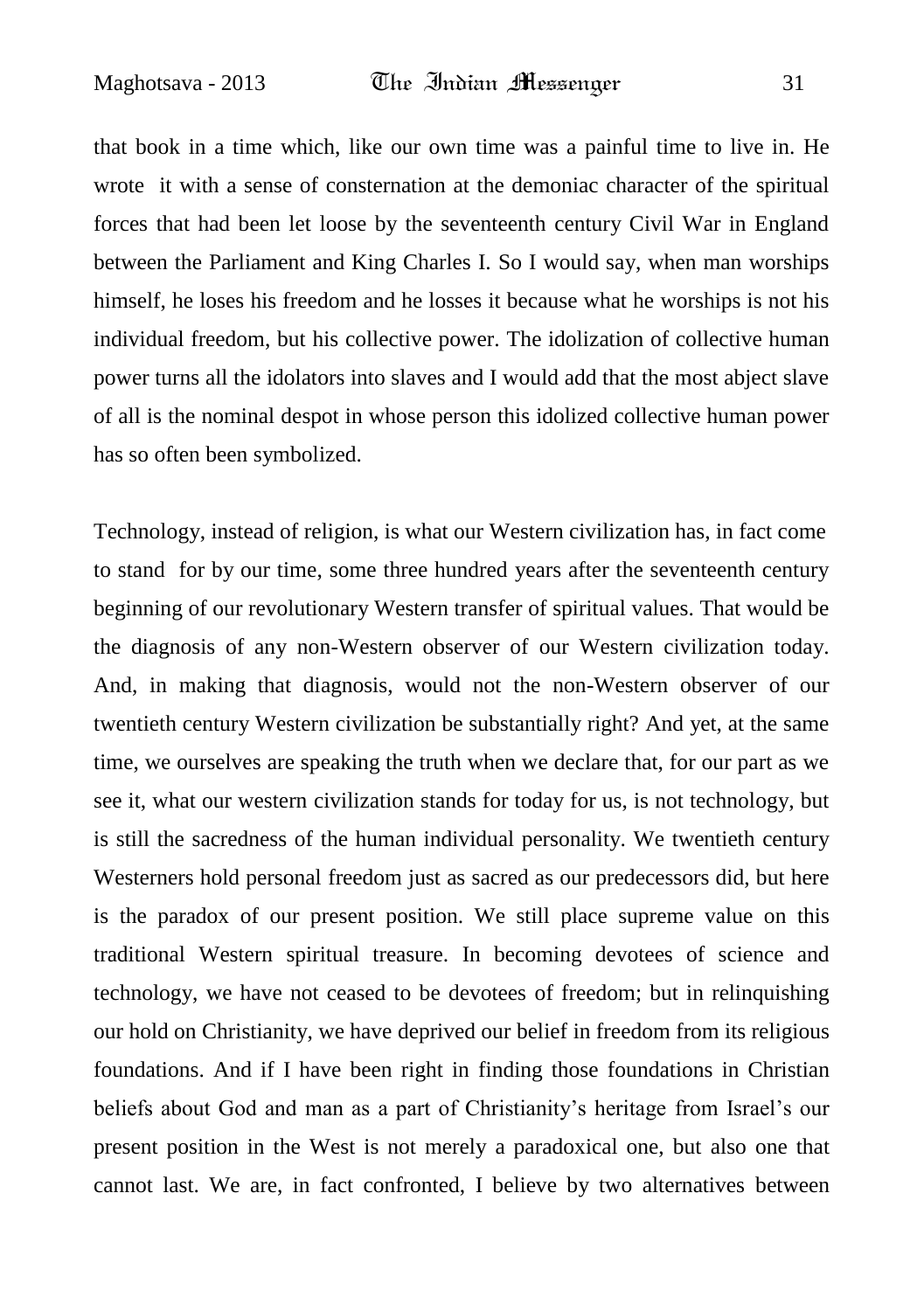which, sooner or later, we shall find ourselves forced to choose. Either we shall lose our freedom or else, if we preserve it, we shall preserve it by re-establishing it on the religious foundations without which, in my belief, we cannot permanently stand.

I am sure that I am speaking for Westerns on this side of the Atlantic as well as on the other side, if I say that today all Westerns are determined to preserve that respect for the freedom of the individual human personality that is so precious a part of our Western cultural heritage. But mere determination, however strong and however sincere, does not, of course, carry with it automatically the power to put our will into effect. If it is our will to preserve our Western heritage of freedom, then it must also be our will to re-establish this freedom"s religious foundations.

But here we find ourselves willing something that a sheer act of human will cannot accomplish, because religion is one of man"s spiritual treasures that is not entirely at man"s own disposal. Religion is not like a dog we first drive away with a kick and then call back to heel by a whistle, just as the fancy may take us or our human convenience may demand. It may be convenient for non-religious purposes to revive religion. It might be convenient for us Westerners in the plight in which we find ourselves today, but it is never possible to revive religion just for non-religious, utilitarian reasons. The only motive for reviving religion that has any chance of bringing religion back to life is a sincere and disinterested thirst for religion for its own sake, and not for any incidental, useful consequences. We may hope and pray that with the help of God"s grace this pure thirst for religion, for its own sake, may spring up again in our hearts, but that is a miracle that cannot be performed by any form of social engineering. The miracle may be a necessary prelude to the executive of the social engineer"s plan for social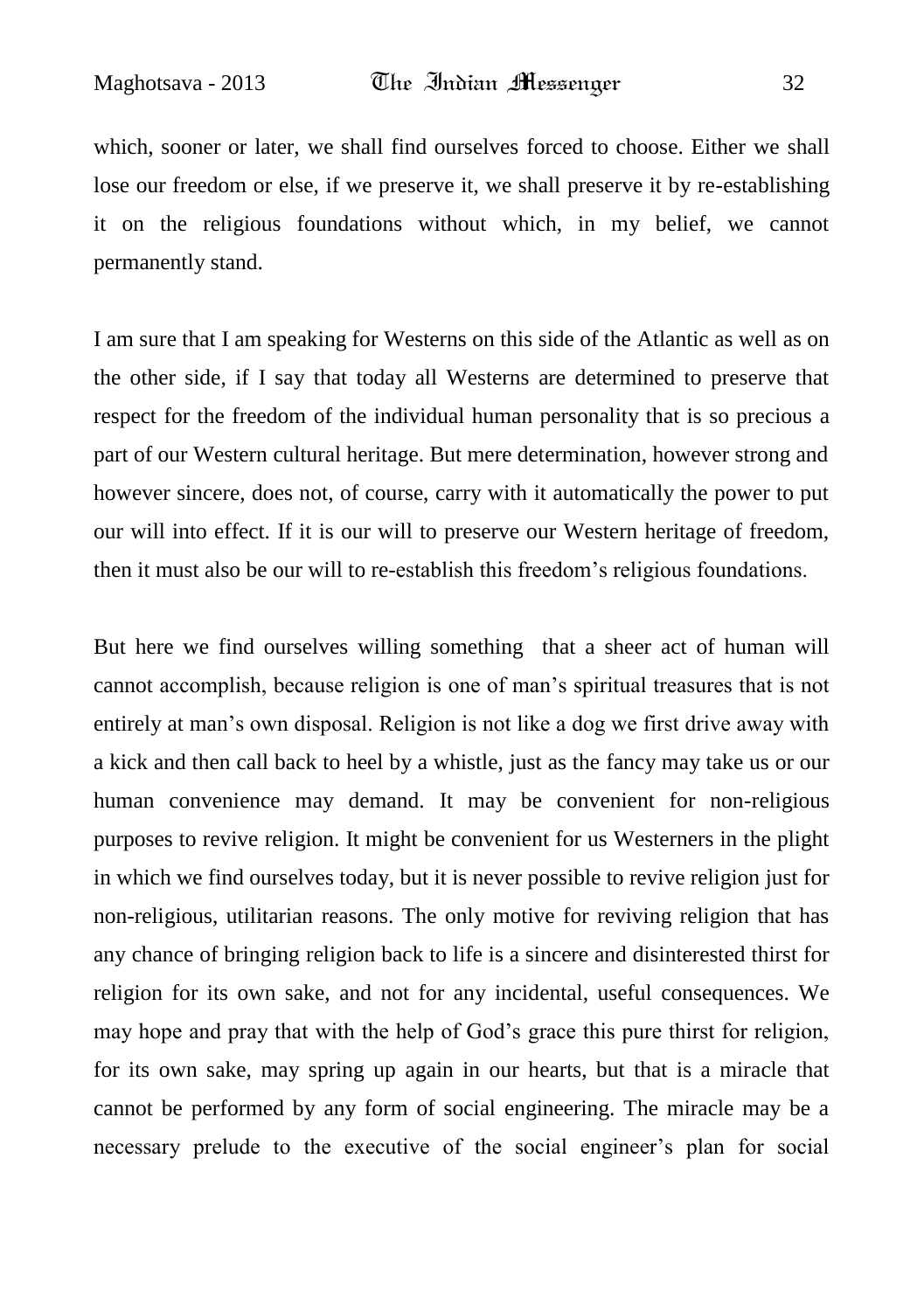reconstruction, but he cannot perform the miracle himself just because it would be convenient to him if it had happened.

The truths of religion are apprehended at a deeper level of the soul than the Intellectual surface. They spring out from the same deep level as the truths of poetry. None of us would think of trying to translate an inspired poem into the language of either philosophy or science. We should be deterred from doing that by our foreknowledge that if we did try our hand at translating the language of poetry to the language of science or philosophy, all that we should achieve would be to empty the poem of its poetry. And I believe what holds good for poetry holds good for religion too. When we try to translate religious inspiration into the language of science or philosophy, we simply drain the inspiration away. The truth is, religion, like poetry, has a language of its own and it cannot be translated out of its native language into other.

But this intellectual stumbling block is not the most formidable, I fear, that a Western revival of Christianity will meet with. Let us remind ourselves once again what element in Christianity it was that first caused the miscarriage of medieval Western Christendom and, in the end, brought about the seventeenth century Western spiritual revolution, first against fanaticism, then against religion itself, and is still going on today. If I have been right in my diagnosis, the baneful element in Christianity is its fanaticism and Christian fanaticism, like the Christian beliefs about God and man that are the foundations of our Western freedom, is, unhappily, also part of Christianity"s heritage from Israel, Christianity, I will put it, inherited from Israel a field in which a crop had already been sown and this crop is a mixture of wheat and tares. Christianity inherited from Israel the revelation that man"s freedom is precious to God because it is God's gift to man as man's distinctive human birthright, but Christianity, at the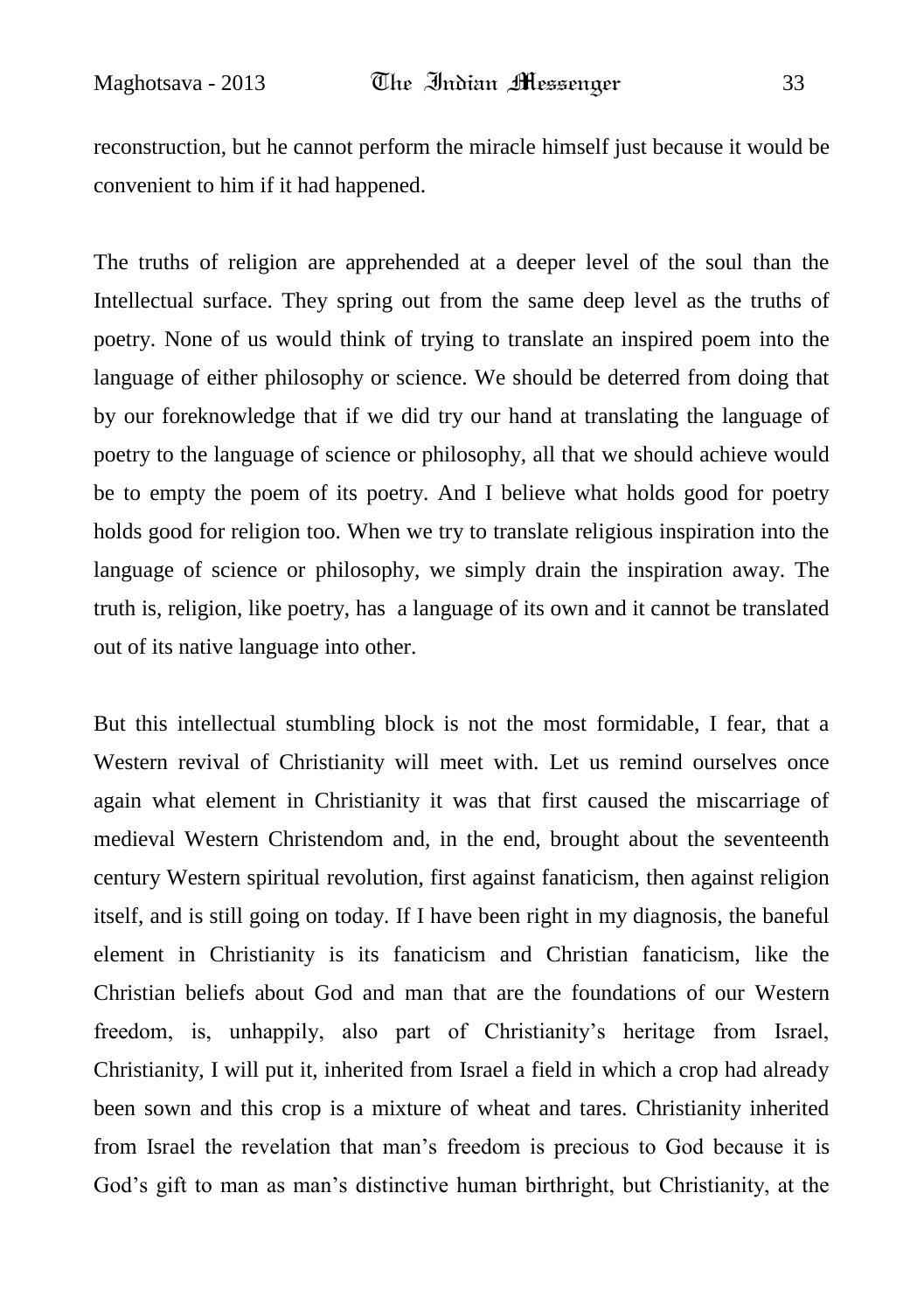same time, inherited from Israel another picture of God and man which so differed that the two pictures seem really to be incompatible. In this other picture God stands not for love but for jealousy. He has revealed the truth about himself and about man, not to all mankind but to a chosen people – for one, the chosen people may be Israel, for another it may be the Christian Church, for yet another it may be the Islamic community; but the idea is always the same and this revelation of the truth is unique and exclusive, it alone is valid and its recipients alone are true believers. That is the element in Christianity that made Christianity a source of strife and scandal in Western Christendom from, I would say, the thirteenth century to the seventeenth century of our era. And the tragedy of our own past history warns us that if a revival of this traditional exclusive and intolerant element in Christianity, the same cause would almost certainly once again, produce the same tragic effects. So, can we reharvest the wheat in Christianity without reharvesting the tares? Can we re-enter into communion with the God who is love, without relapsing into the worship of the jealous God whose fanatical devotees have worked such havoc in the past-whether they have been Christian devotees, or Muslem devotees or Jewish devotees of that vision of God?

This, it seems to me, is the question on which our future hangs, because, in my belief, we can not preserve our freedom without reestablishing its religious foundations, and god"s love is the only foundation on which man"s freedom can stand.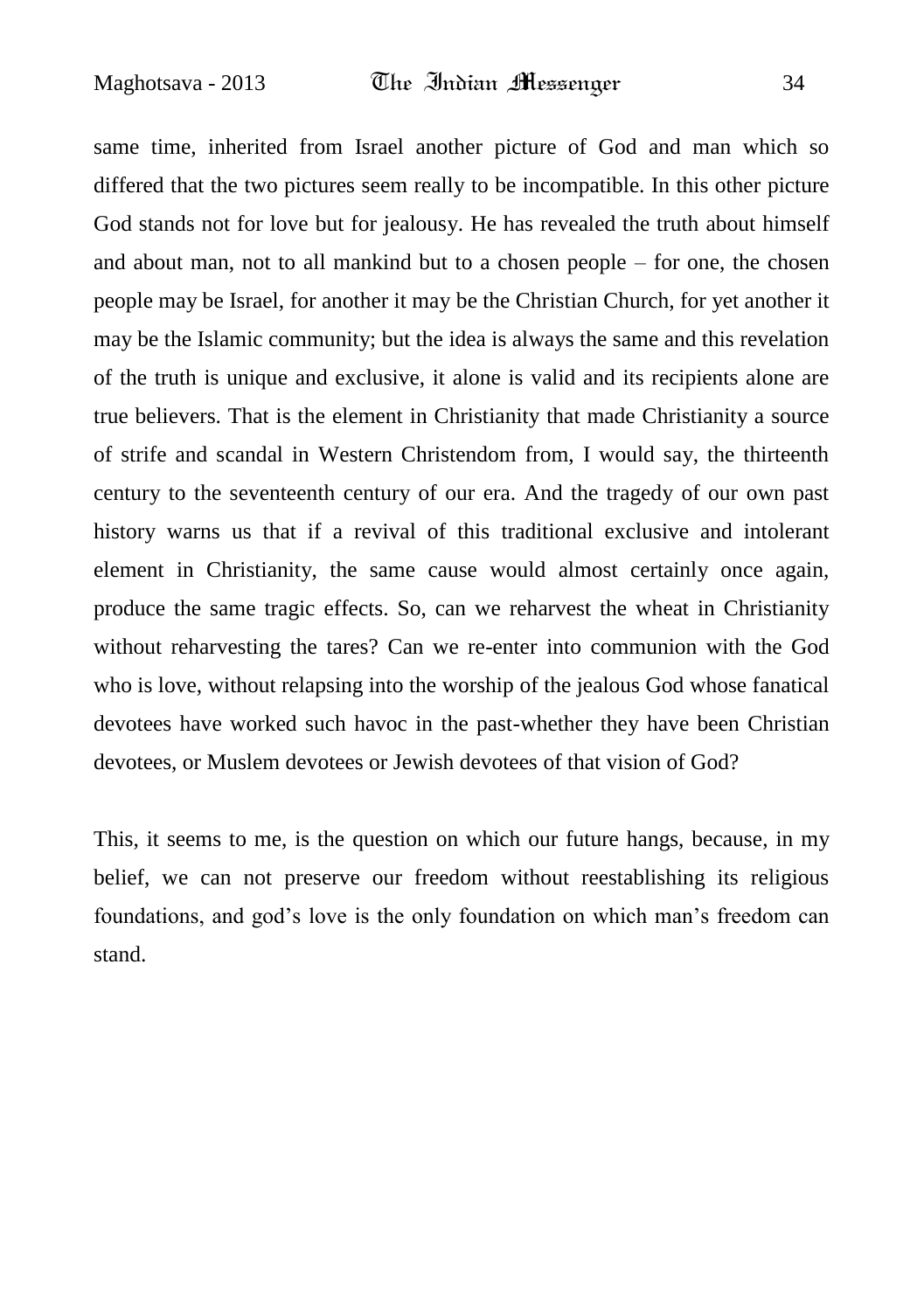### **Brahmo Samaj, Patna**

Manabendra Choudhury

The Balika Vidyalaya at Bankipore (Patna) was established on  $7<sup>th</sup>$  December, 1930 by the Bankipore Brahmo Samaj as a middle school at Aghore Prakash Sishu Sadan, the birth place of Late Dr. Bidhan Chandra Roy. The school gradually developed into a high school and Board of Secondary Education gave recognition to the Balika Vidyalaya on 7<sup>th</sup> April, 1945.

The Brahmo Samaj, Patna is a religious Institution also engaged in educational, social and philanthropic work. It took over charge of Balika Vidyalaya from Bankipore Brahmo Samaj in 1962. The Board of Secondary Education, Bihar declared the school as minority managed school on  $11<sup>th</sup>$  August, 1965. Till then the school had no building of its own. But due to personal efforts made by Late Dr. S. M. Ghoshal a devoted Brahmo and an eminent Physician of Bihar, purchased a plot of land at Rajendra Nagar, Patna from Improvement Trust, Patna and constructed a new building for the high school named as Rabindra Balika Vidyalaya. This was implemented with the approval of the Borad of Secondary Education.

In the year 2004, due to effort made by Sri Manabendra Choudhury, Secretary of Brahmo Samaj, Patna and the school, with the help of some members of the school managing committee, established a new Inter college  $(+2)$  for the girls in the school campus named as Rabindra Balika Inter College. The college started its functioning from  $1<sup>st</sup>$  September, 2004 in the old school building. Now the Inter College is functioning in its four storied new building from  $9<sup>th</sup>$  May, 2006. Both secondary and senior secondary (+2) schools are one of the best educational institutions in the Patna district, functioning under the able guidance of the following members of the managing committee of the school and Inter College.

- 1. Dr. (Prof) Sumanta Neyogi President
- 2. Rtd. Justice Sri Sadananda Mukherjee Vice President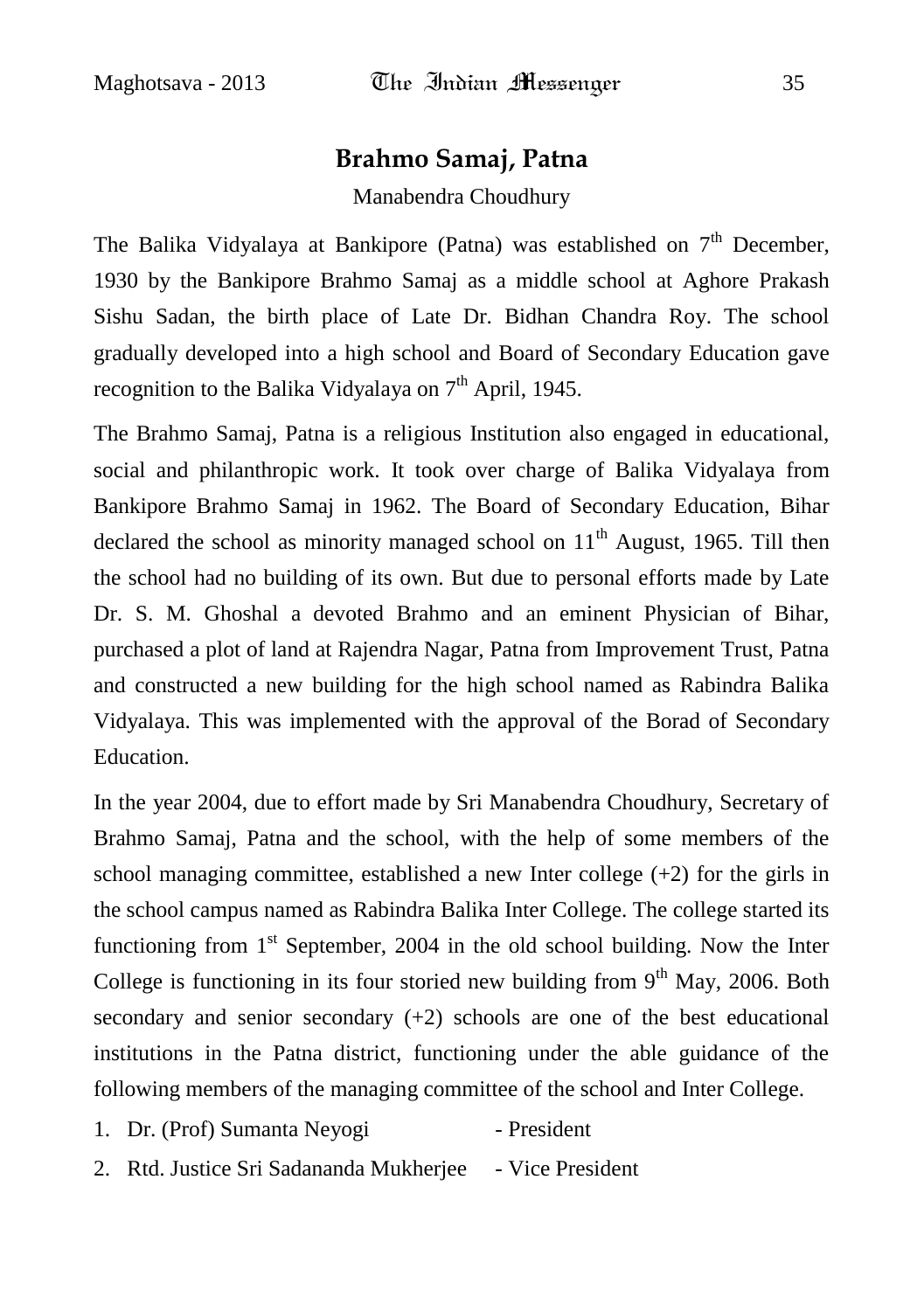|                                                                                | 3. Sri Manabendra Choudhury  | - Secretary                         |
|--------------------------------------------------------------------------------|------------------------------|-------------------------------------|
|                                                                                | 4. Sri Mihir Kumar Ghosh     | - Member                            |
|                                                                                | 5. Smt. Shila Choudhury      | - Member                            |
|                                                                                | 6. Dr. (Mrs) Ratna Mukherjee | - Member & Ex-officio               |
|                                                                                | 7. Sri Lakshmi Narayan Das   | - Member                            |
|                                                                                | 8. Smt. Bulbul Sircar        | - Member                            |
|                                                                                | 9. Dr. (Mrs) Aditiya Poddar  | - Member                            |
|                                                                                | 10. Ms. Sulagna Mukherjee    | - Ex-officio member (school)        |
|                                                                                | 11. Smt. Nilu Sahay          | - Teachers' representative (school) |
| 12. Dr. (Mrs) Sucharita Goswami Choudhury - Teachers' representative (college) |                              |                                     |

The main objectives of the Brahmo Samaj, Patna is to run and take care of the smooth functioning of both School and Inter College. The members of Brahmo Samaj, Patna takes active participation during Maghotsava and Bhadrotsava.

### With Best Wishes From: **M. M. Medical Centre**

256, Rashbehari Avenue Ballygunge Tram Depot (Near Bijan Setu), Kolkata - 700019 Ph: 2440-1666, 2871-0627, 6451-9576

Served With: ● Pathology ● X-Ray ● E.C.G ● U.S.G. Endoscopy ● Echo Cardiography ● Colonscopy ● Colour Doppler ● Holter Monitering ● TMT ● EEG ● Doctors Chamber (A.C.)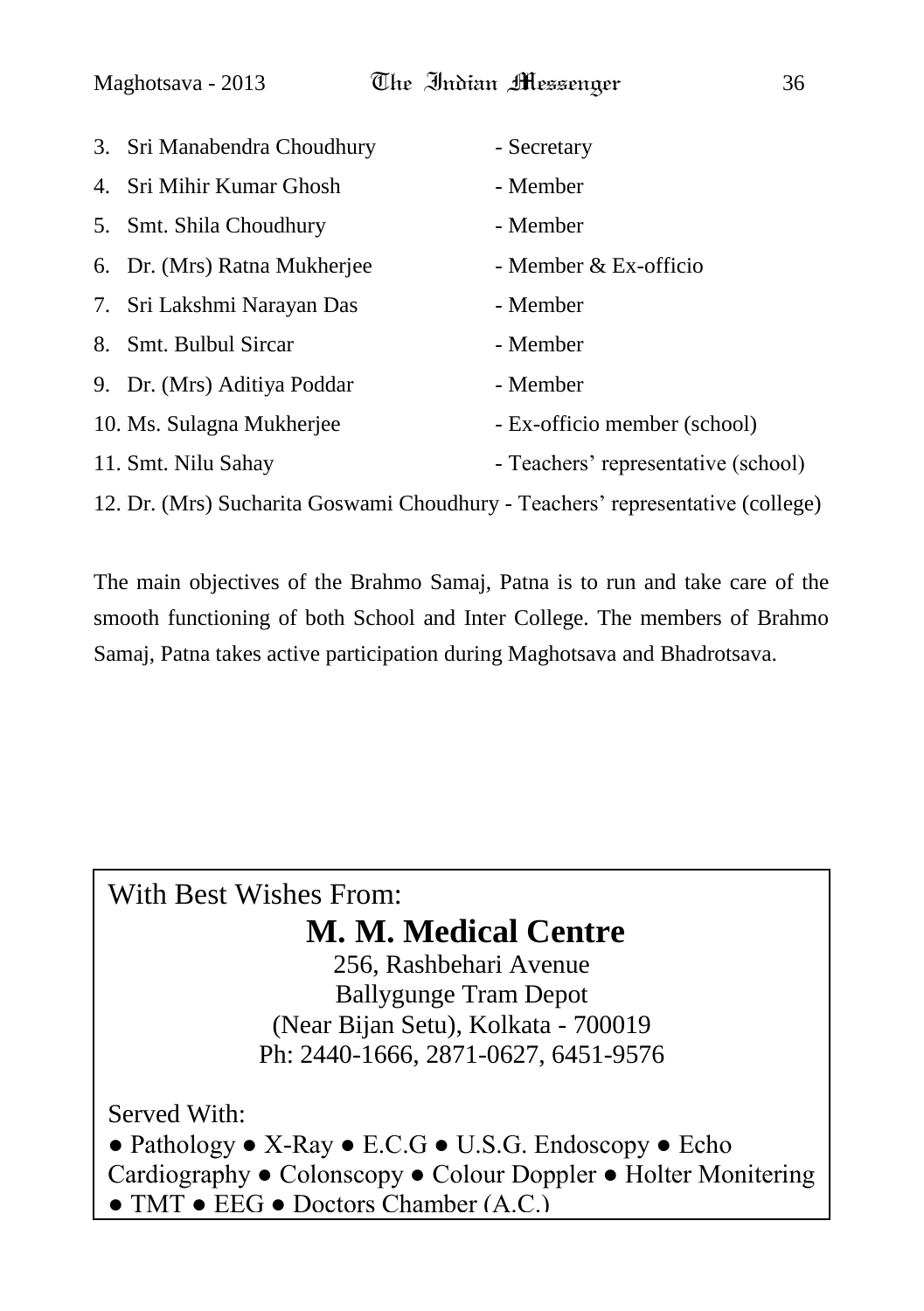With Best Compliments From:

## **Rabindra Balika Inter College (Estd.- 2004)**

## **And**

## **Rabindra Balika Vidyalaya (Estd. – 1930)**

Rajendra Nagar, Patna – 16

*Leading Institutions for Girls in Bihar*

*Under the management of Brahmo Samaj, Patna*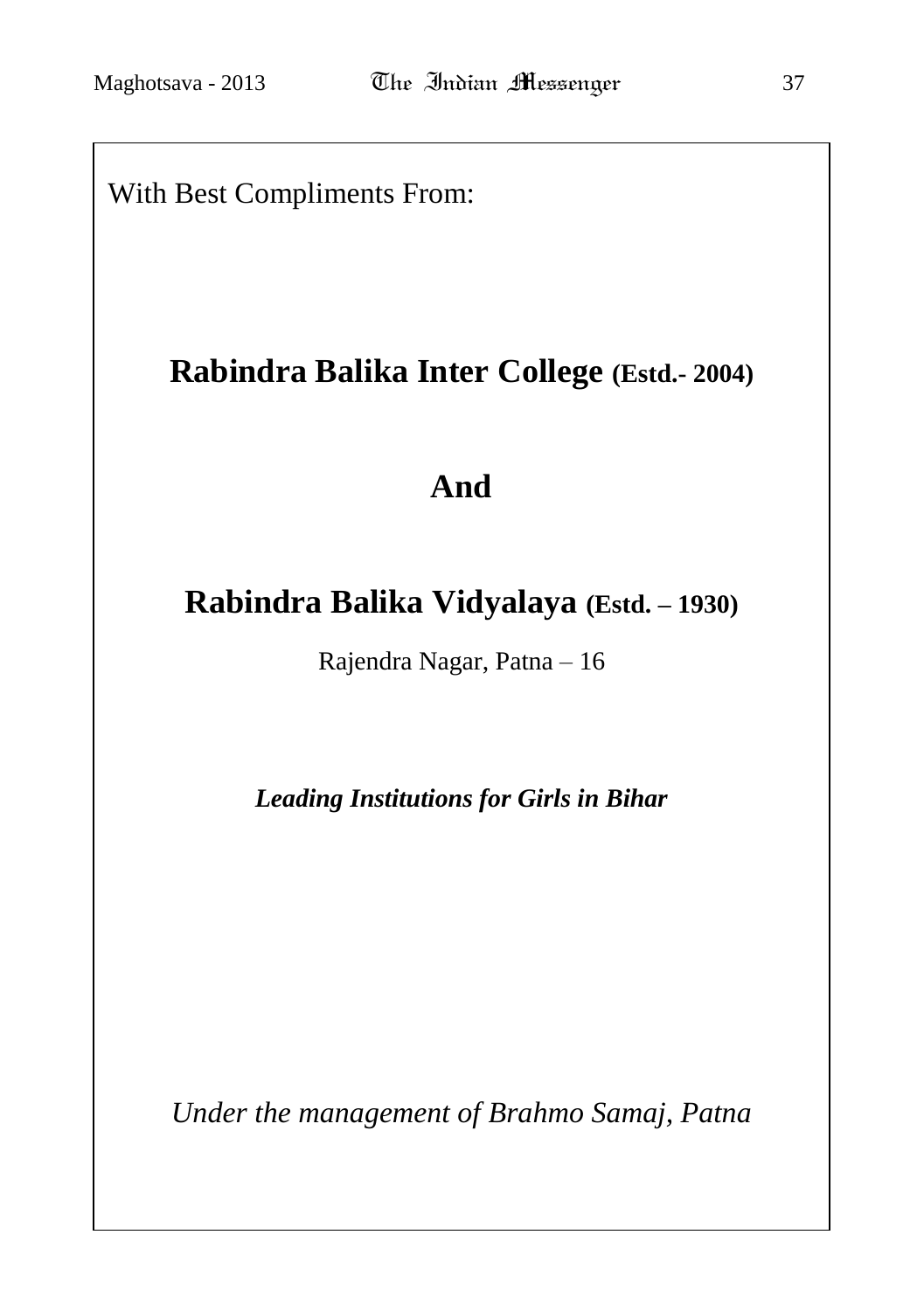### With Best Wishes From:

### **JETEX PERCEL SYSTEMS PVT. LTD.**

Block A 10/N New Alipore Kolkata 700013

With Best Compliments From:

## SRI PRAKASH BHATTACHARIYA

GOLE PARK CO-OPERATIVE HOUSING SOCIETY 49B, GOBINDAPUR ROAD FLAT 5/4 | B2 KOLKATA – 700 045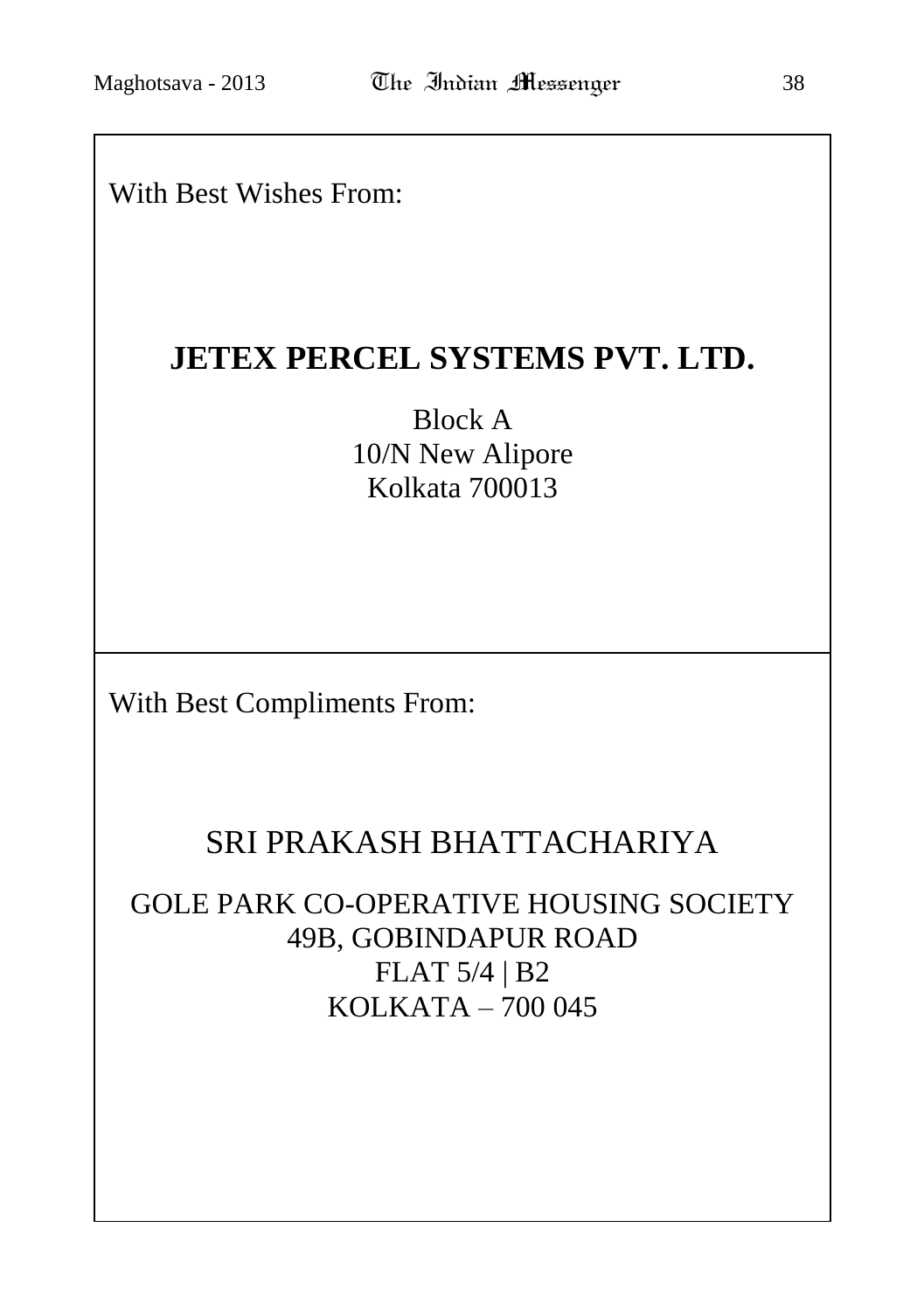### With Best Compliments From:

## USHA – Building

Financial Security

For The Sex Workers

By The Sex Workers

# **USHA MULTIPURPOSE CO-OPERATIVE SOCIETY LTD.** (Reg No. 6 Cal/1995)

H.O. : 12/5, Nilmoni Mitra Street, Kolkata – 700 006 Branch: 148, Kalighat Road, Kolkata – 700 026 Phone : +91 33 2530 6619/3148 Fax: +91 33 2543 7777 Email : usha\_cooperative@yahoo.co.in